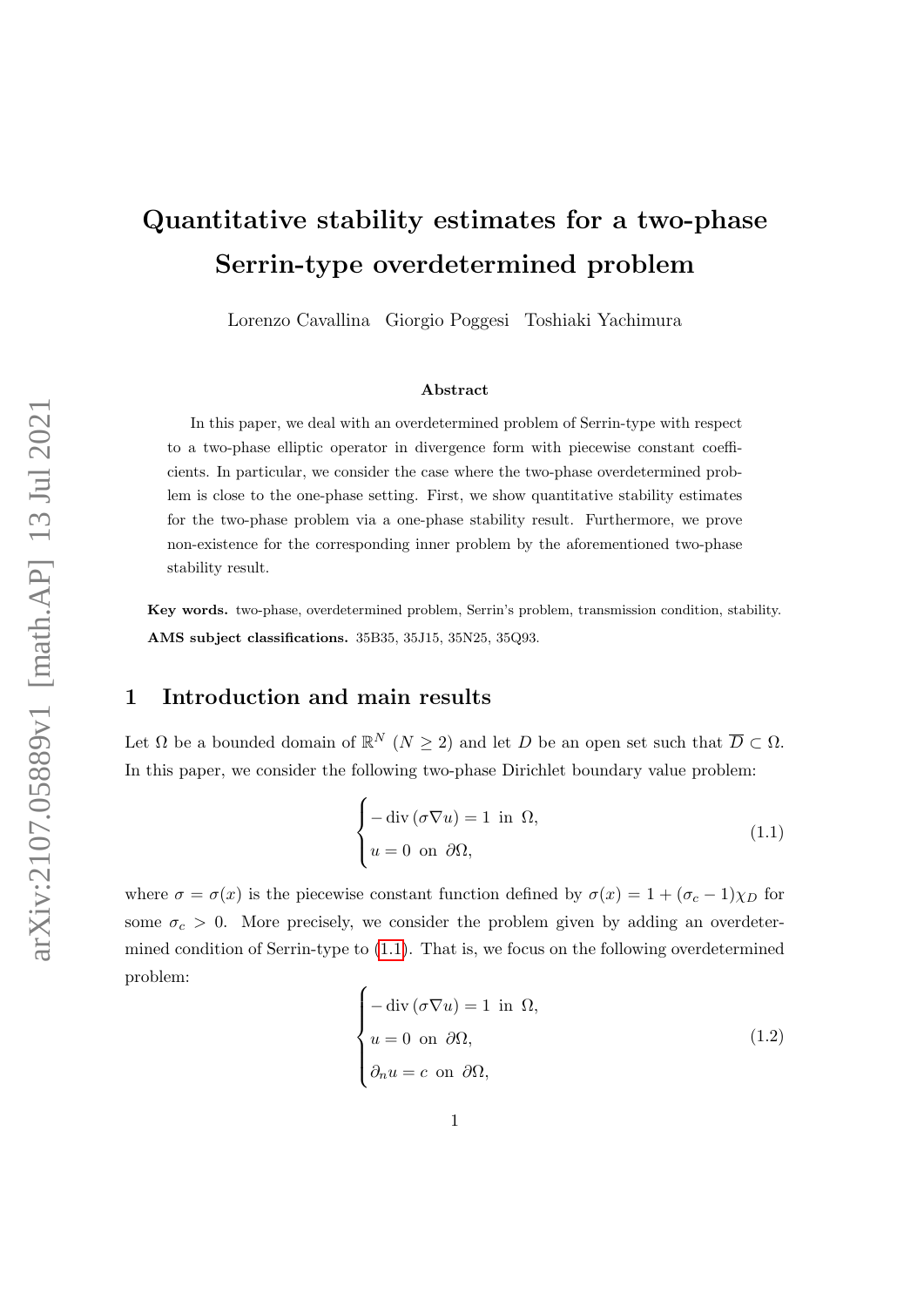where *n* denotes the outward unit normal vector of  $\partial\Omega$  and  $\partial_n$  is the corresponding normal derivative. By integration by parts, it is easy to see that, if the overdetermined problem  $(1.2)$  is solvable, then the parameter c must be given by

<span id="page-1-0"></span>
$$
c = -\frac{|\Omega|}{|\partial \Omega|}.\tag{1.3}
$$

There are two different approaches for studying the solutions  $(D, \Omega)$  of the overdetermined problem above. Indeed, the overdetermined problem [\(1.2\)](#page-0-1) can be either regarded as an "inner problem" or as an "outer problem". Roughly speaking, the outer problem consists in determining the domain  $\Omega$  given D, while the inner problem consists in determining the inclusion  $D$  given  $\Omega$  (for a precise definition of the inner problem and outer problem, see [\[CY2020i\]](#page-20-0)).



Figure 1: Problem setting

When  $\sigma_c = 1$  (or, equivalently,  $D = \emptyset$ ), it is known from Serrin's paper [\[Se1971\]](#page-22-0) that the overdetermined problem [\(1.2\)](#page-0-1) is solvable if and only if the domain  $\Omega$  is a ball. In this paper, we will refer to the original Serrin's overdetermined problem as the "one-phase problem".

The two-phase setting, that is, when  $\sigma_c \neq 1$  and  $D \neq \emptyset$ , is more complicated since solutions of the overdetermined problem [\(1.2\)](#page-0-1) are affected by the geometry of the inclusion D or the domain  $\Omega$ . The first author and the third author, in [\[CY2020i\]](#page-20-0), proved local existence and uniqueness for the outer problem near concentric balls under some noncriticality condition on the coefficients and then gave a numerical algorithm for finding the solutions to the outer problem based on the Kohn–Vogelius functional and the augmented Lagrangian method. Furthermore, in [\[CY2020ii\]](#page-20-1), they proved that there exist symmetry-breaking solutions of [\(1.2\)](#page-0-1) for certain critical values of  $\sigma_c$ . Similar problems involving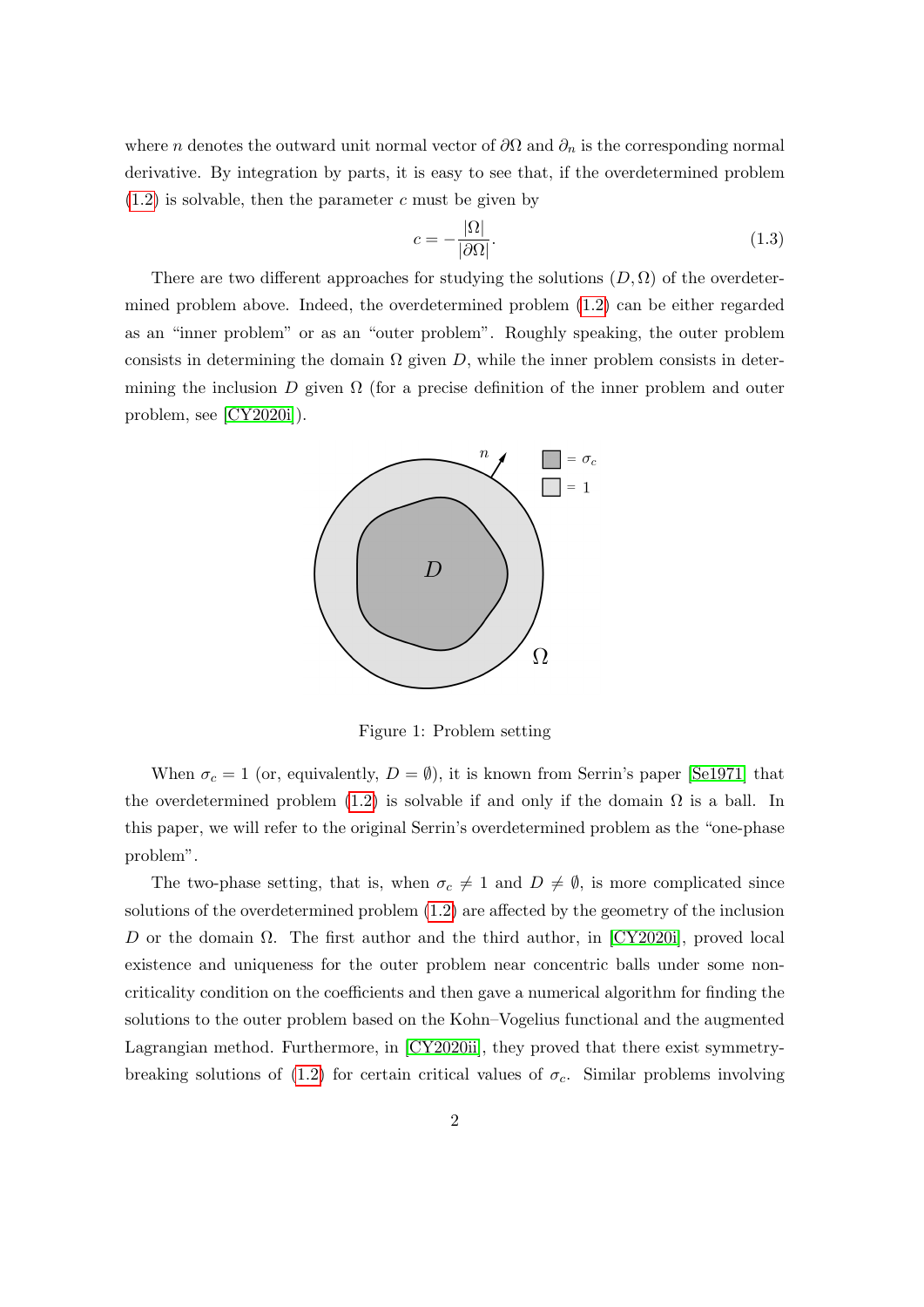two-phase conductors have been studied in several situations. We refer to [\[MT1997i,](#page-22-1) [MT1997ii,](#page-22-2) [CMS2009,](#page-20-2) [CLM2012,](#page-20-3) [L2014,](#page-21-0) [CSU2019,](#page-20-4) [Ca2020,](#page-20-5) [CMS2021,](#page-20-6) [Ca2021\]](#page-20-7).

Let  $(D, \Omega)$  denote a solution of the overdetermined problem [\(1.2\)](#page-0-1). One would expect that, if either  $\sigma_c \simeq 1$  or D is small enough in some sense, then  $\Omega$  must be close to a ball (the solution of the one-phase problem). This was conjectured in the paper [\[CY2020i\]](#page-20-0) from the numerical results. The purpose of this paper is to give quantitative stability estimates that show how close the solution  $\Omega$  is to a ball when either  $\sigma_c \simeq 1$  or  $|D|$  is small.



Figure 2: Numerical result when  $\sigma_c \simeq 1$  Figure 3: Numerical result when |D| is small

We begin by setting some relevant notations. The diameter of  $\Omega$  is indicated by  $d_{\Omega}$ . For a point  $z \in \Omega$ ,  $\rho_i$  and  $\rho_e$  will denote the radius of the largest ball contained in  $\Omega$  and that of the smallest ball that contains  $\Omega$ , both centered at z (see Figure [4\)](#page-2-0); in formulas,

$$
\rho_i = \min_{x \in \partial\Omega} |x - z| \text{ and } \rho_e = \max_{x \in \partial\Omega} |x - z|.
$$
 (1.4)

In what follows, the point z will be always taken as later specified in Theorem [I.](#page-3-0)



<span id="page-2-0"></span>Figure 4:  $\rho_i$  and  $\rho_e$ .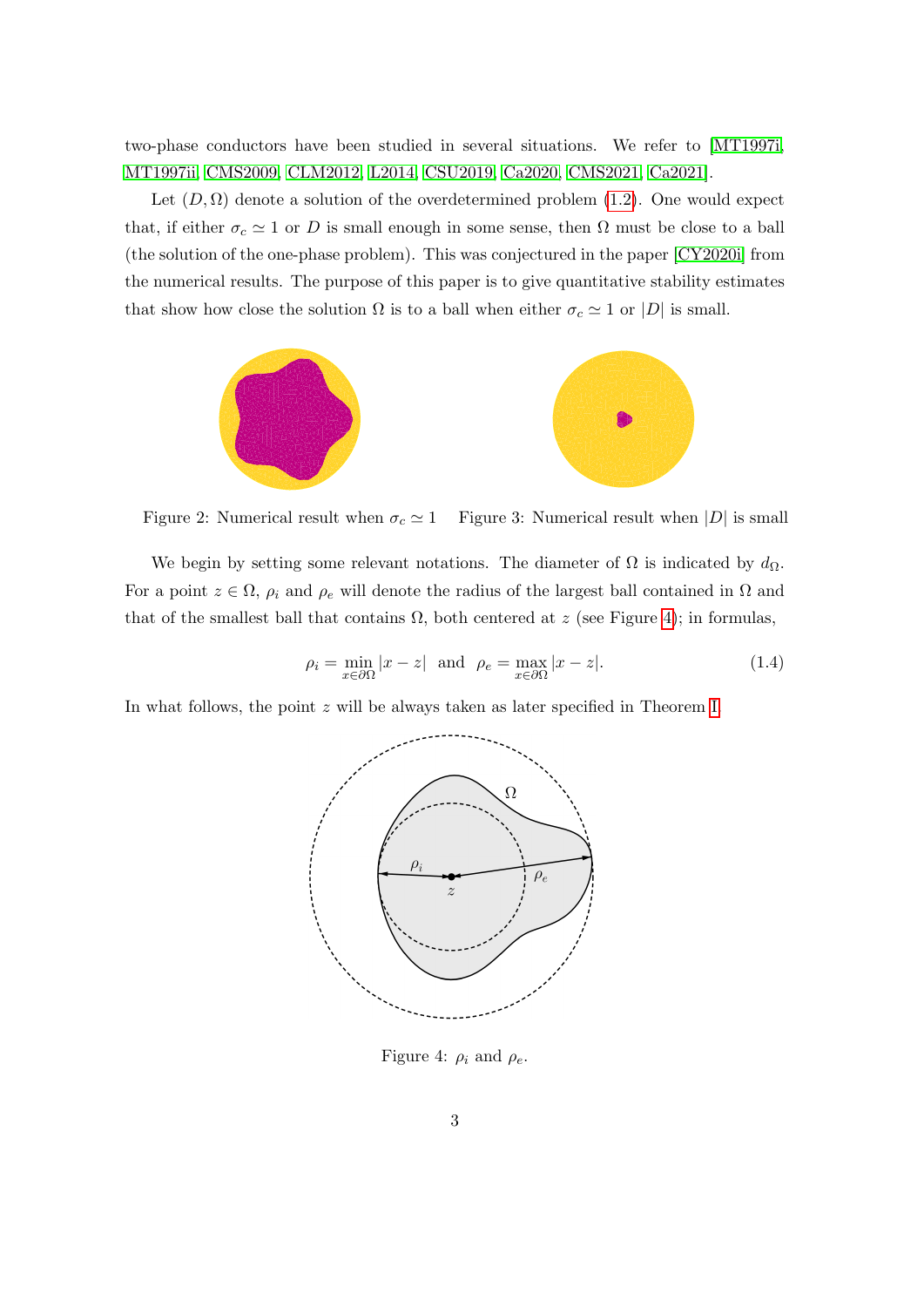If  $\partial\Omega$  is of class  $C^{1,\alpha}$  (see [\[GT1983,](#page-21-1) p.94] for a definition), then from the compactness of  $\partial\Omega$ , there exist two positive constants K and  $\rho_0$  such that for all  $x \in \partial\Omega$  and  $0 < \rho \leq \rho_0$ there exists  $x_0 \in \partial\Omega$  and a one-to-one mapping  $\Psi$  of  $B_\rho(x_0)$  onto  $\omega \subset \mathbb{R}^N$  such that  $x \in B_{\rho}(x_0)$  and

$$
\Psi\left(B_{\rho}(x_0)\cap\Omega\right)\subset\{x_N>0\},\qquad\Psi\left(B_{\rho}(x_0)\cap\partial\Omega\right)\subset\{x_N=0\},
$$
  

$$
\|\Psi\|_{C^{1,\alpha}(B_{\rho}(x_0))}\leq K,
$$

$$
\left\|\Psi^{-1}\right\|_{C^{1,\alpha}(\omega)}\leq K.
$$

We will refer to the pair  $(K, \rho_0)$  as the  $C^{1,\alpha}$  modulus of  $\partial\Omega$  (see also [\[ABR1999,](#page-19-0) [BNST2008\]](#page-20-8) for a similar definition in the case of  $C^{2,\alpha}$  domains and [\[LV2000\]](#page-21-2) for another definition of the  $C^{1,\alpha}$  modulus).

In what follows, we state the main theorems of this paper. The following stability result for the one-phase problem will be crucial to establish quantitative stability estimates of the two-phase overdetermined problem [\(1.2\)](#page-0-1).

<span id="page-3-0"></span>**Theorem I** (Stability for the one-phase problem with  $L^2$  deviation in terms of the  $C^{1,\alpha}$ modulus of  $\partial\Omega$ ). Let  $\Omega \subset \mathbb{R}^N$  be a bounded domain with boundary  $\partial\Omega$  of class  $C^{1,\alpha}$  and let c be the constant defined in [\(1.3\)](#page-1-0). Let v be the solution of [\(1.1\)](#page-0-0) with  $\sigma_c = 1$  and let  $z \in \Omega$  be a point such that  $v(z) = \max$  $\overline{\Omega}$  ax v. Then, there exists a positive constant  $C_1$  such that

<span id="page-3-1"></span>
$$
\rho_e - \rho_i \le C_1 \|\partial_n v - c\|_{L^2(\partial \Omega)}^{\tau_N},\tag{1.5}
$$

with the following specifications:

(*i*)  $\tau_2 = 1$ ;

- (ii)  $\tau_3$  is arbitrarily close to one, in the sense that for any  $\theta > 0$ , there exists a positive constant  $C_1$  such that [\(1.5\)](#page-3-1) holds with  $\tau_3 = 1 - \theta$ ;
- (iii)  $\tau_N = 2/(N-1)$  for  $N \geq 4$ .

The constant  $C_1$  depends on N,  $d_{\Omega}$ , the  $C^{1,\alpha}$  modulus of  $\partial\Omega$ , and  $\theta$  (only in the case  $N = 3$ ).

Remark 1.1. The proof of Theorem [I](#page-3-0) relies on (and is hugely an adaptation of) the tech-niques developed by Magnanini and the second author in [\[Po2019ii,](#page-22-3) [MP2020i,](#page-21-3) [MP2020ii\]](#page-21-4). When the  $C^{1,\alpha}$  modulus of  $\partial\Omega$  is replaced by the uniform interior and exterior touching ball condition, Theorem [I](#page-3-0) is contained in [\[Po2019ii,](#page-22-3) [MP2020ii\]](#page-21-4). We point out that Theorem [I](#page-3-0) provides a new extension of  $[MP2020ii, Theorem 3.1]$  $[MP2020ii, Theorem 3.1]$  in which the constant  $C_1$  appearing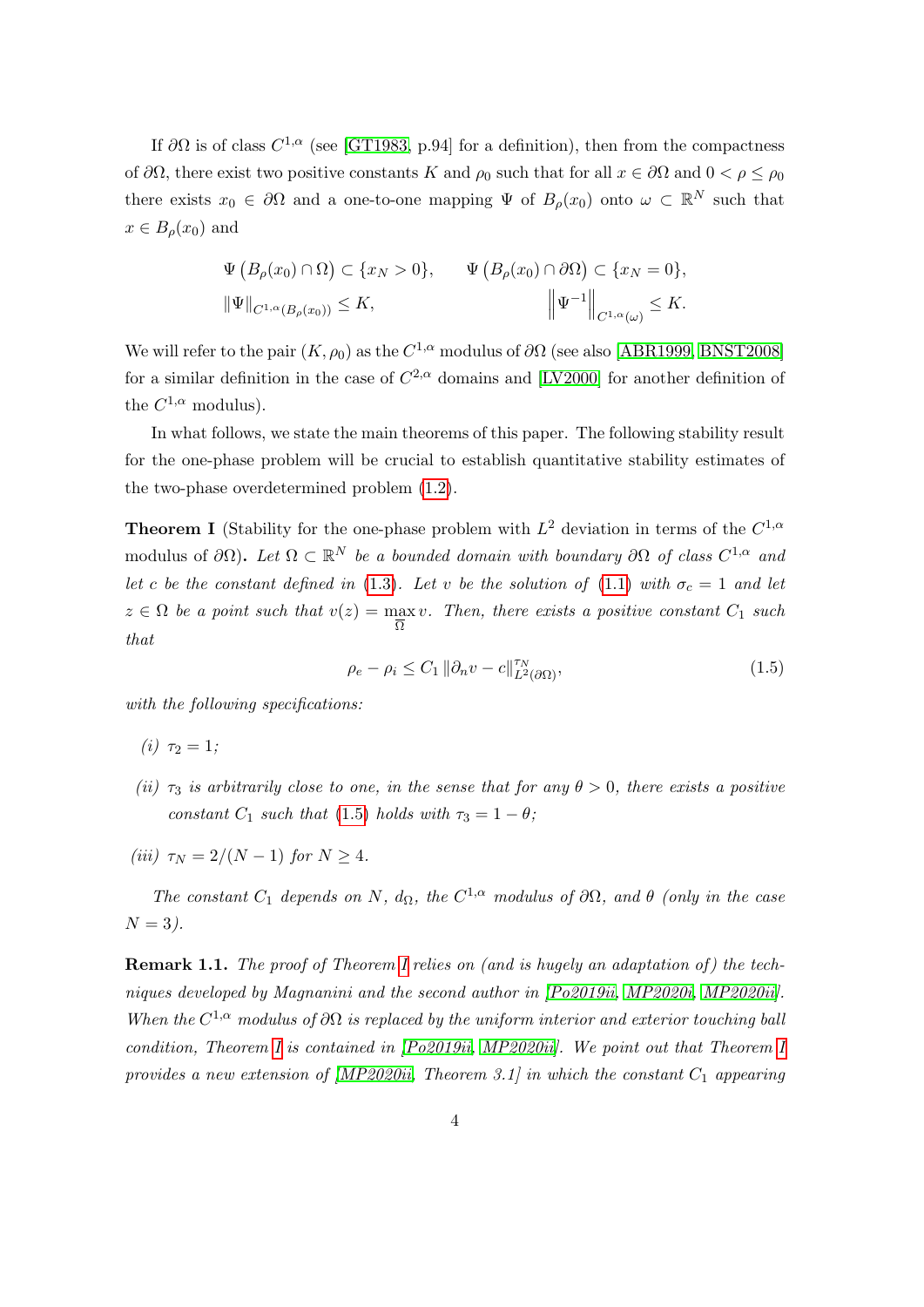in [\(1.5\)](#page-3-1) depends on the  $C^{1,\alpha}$  modulus of  $\partial\Omega$  instead of the radii of the uniform interior and exterior touching ball condition (as it happened in [\[MP2020ii\]](#page-21-4)). We stress that the uniform interior and exterior touching ball condition is equivalent to the  $C^{1,1}$  regularity of  $\partial\Omega$  (see, for instance, [\[Ba2009,](#page-20-9) Theorem 1.0.9] or [\[ABMMZ2011,](#page-19-1) Corollary 3.14]). The weaker  $C^{1,\alpha}$  (with  $0 < \alpha < 1$ ) regularity that we are considering here, is equivalent to a uniform interior and exterior touching pseudoball condition (see [\[ABMMZ2011,](#page-19-1) Theorem 1.3 and Corollary 3.14]).

Thanks to Theorem [I,](#page-3-0) we can obtain quantitative stability estimates for the two-phase overdetermined problem [\(1.2\)](#page-0-1) when  $\sigma_c \simeq 1$  and  $|D|$  is small.

<span id="page-4-0"></span>**Theorem II** (Stability for  $\sigma_c \simeq 1$ ). Let  $\Omega \subset \mathbb{R}^N$  be a bounded domain and let D be an open set satisfying  $\overline{D} \subset \Omega$ . Moreover, suppose that the pair  $(D, \Omega)$  is a solution to the overdetermined problem [\(1.2\)](#page-0-1). Then, we have that

$$
\rho_e - \rho_i \le C_2 |\sigma_c - 1|^{\tau_N},
$$

where  $\tau_N$  is defined as in Theorem [I](#page-3-0) and the constant  $C_2 > 0$  depends on N,  $d_{\Omega}$ , the  $C^{1,\alpha}$ modulus of the boundary  $\partial\Omega$ , and  $\theta$  (only in the case  $N=3$ ).

<span id="page-4-1"></span>**Theorem III** (Stability for |D| small). Let  $\Omega \subset \mathbb{R}^N$  be a bounded domain and let D be an open set satisfying  $\overline{D} \subset \Omega$ . Moreover, suppose that the pair  $(D, \Omega)$  is a solution to the overdetermined problem [\(1.2\)](#page-0-1). Then, we have that

$$
\rho_e - \rho_i \leq C_3 |D|^{\frac{\tau_N}{2}},
$$

where  $\tau_N$  is defined as in Theorem [I](#page-3-0) and the constant  $C_3 > 0$  depends on N,  $d_{\Omega}, \sigma_c$ , the  $C^{1,\alpha}$  modulus of the boundary  $\partial\Omega$ , the distance between  $\overline{D}$  and  $\partial\Omega$ , and  $\theta$  (only in the case  $N = 3$ .

Remark 1.2 (On the regularity). Even without imposing any regularity assumptions on  $\partial\Omega$  (in Theorems [II](#page-4-0) and [III\)](#page-4-1), [\[Vo1992,](#page-22-4) Theorem 1] quarantees that if u satisfies [\(1.2\)](#page-0-1) (where the boundary conditions are interpreted in the appropriate weak sense), then  $\partial\Omega$ is of class  $C^{2,\gamma}$ , with  $0 < \gamma < 1$ . In particular, the  $C^{1,\alpha}$  modulus of  $\partial\Omega$  is well defined, and the notation  $\partial_n u = c$  on  $\partial \Omega$  is well posed in the classical sense. Furthermore, the regularity of  $\partial\Omega$  can be bootstrapped even more. Indeed, once one knows that  $(D, \Omega)$  is a classical solution of [\(1.2\)](#page-0-1), then the local result [\[KN1977,](#page-21-5) Theorem 2] implies that  $\partial\Omega$  must be an analytic surface.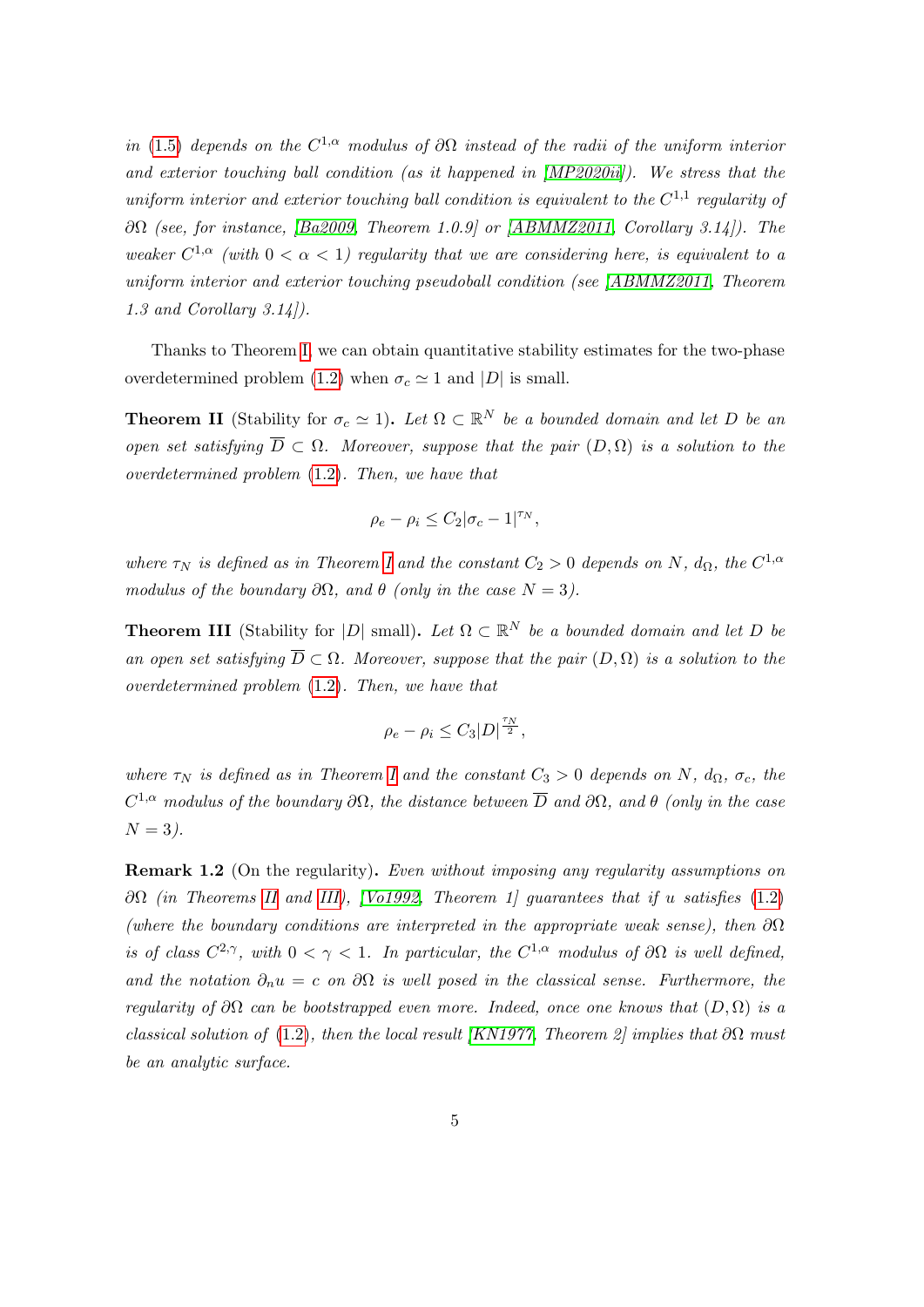Remark 1.3. Theorem [III](#page-4-1) should be compared with the results obtained (with a different approach) by Dipierro, Valdinoci, and the second author in [\[DPV2021\]](#page-20-10). Although the results in [\[DPV2021\]](#page-20-10) apply to the more general setting in which the equation is not known (and could be arbitrary) in  $D$ , in the case of the two-phase problem  $(1.2)$  considered here, Theorem [III](#page-4-1) provides substantial improvements. First, in  $[DPV2021]$  the closeness of  $\Omega$ to a ball is controlled by |∂D|, while Theorem [III](#page-4-1) provides a stronger control in terms of |D|. Also, the constant C appearing in the estimates in [\[DPV2021\]](#page-20-10) also depends on the  $C<sup>2</sup>$  norm of u on  $\partial D$ , and that dependence does not appear in Theorem [III.](#page-4-1) We mention that, in the present setting, such regularity of u up to ∂D would be available at the cost of assuming some regularity of  $\partial D$  (see [\[XB2013\]](#page-22-5)), which is not assumed in Theorem [III.](#page-4-1)

From Theorem [II](#page-4-0) and [III,](#page-4-1) we can show the non-existence for the inner problem of the two-phase overdetermined problem [\(1.2\)](#page-0-1) when  $\sigma_c \simeq 1$  and |D| is small.

<span id="page-5-0"></span>**Corollary I** (Non-existence for  $\sigma_c \simeq 1$ ). Let  $\Omega \subset \mathbb{R}^N$  be a bounded domain and suppose that  $\Omega$  is not a ball (that is,  $\rho_e - \rho_i > 0$ ). Then, the overdetermined problem [\(1.2\)](#page-0-1) does not admit a solution of the form  $(D, \Omega)$  if

$$
|\sigma_c - 1| < C_4 \left(\rho_e - \rho_i\right)^{\frac{1}{\tau_N}},
$$

where  $\tau_N$  is defined as in Theorem [I](#page-3-0) and the constant  $C_4$  can be explicitly written as

$$
C_4 = (C_2)^{-1/\tau_N},
$$

where  $C_2$  is the constant that appears in the statement of Theorem [II.](#page-4-0)

<span id="page-5-1"></span>**Corollary II** (Non-existence for  $|D|$  small). Let  $\Omega \subset \mathbb{R}^N$  be a bounded domain and suppose that  $\Omega$  is not a ball (that is,  $\rho_e - \rho_i > 0$ ). Then, the overdetermined problem [\(1.2\)](#page-0-1) does not admit a solution of the form  $(D, \Omega)$  if

$$
|D| < C_5 \left(\rho_e - \rho_i\right)^{\frac{2}{\tau_N}}.
$$

where  $\tau_N$  is defined as in Theorem [I](#page-3-0) and the constant  $C_5$  can be explicitly written as

$$
C_5 = (C_3)^{-2/\tau_N},
$$

where  $C_3$  is the constant that appears in the statement of Theorem [III.](#page-4-1)

This paper is organized as follows. In Section [2,](#page-6-0) we provide stability results for the one-phase problem and prove Theorem [I.](#page-3-0) Section [3](#page-10-0) is devoted to the proof of Theorem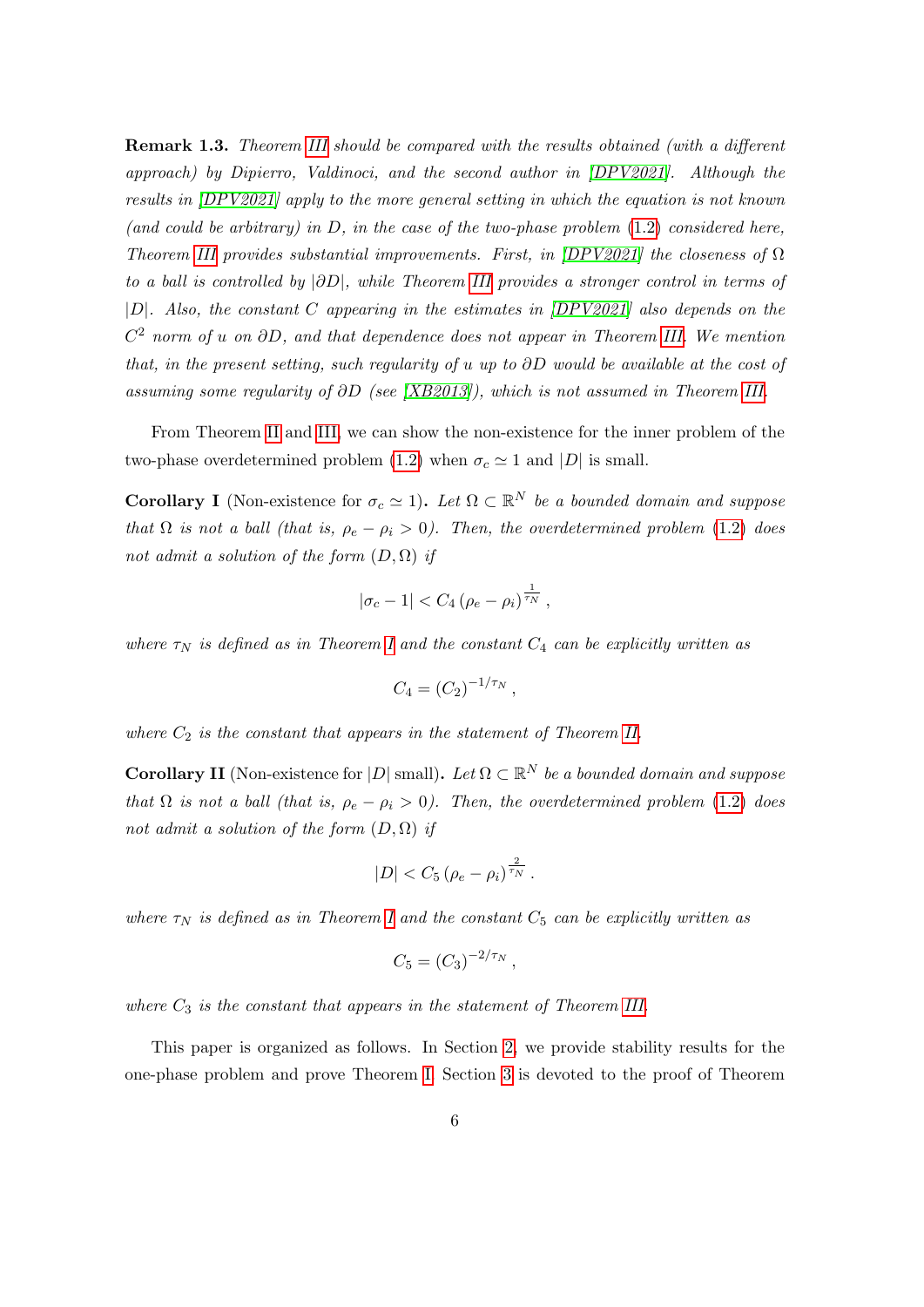[II](#page-4-0) by the implicit function theorem for Banach spaces and a corollary of Theorem [I.](#page-3-0) In Section [4,](#page-14-0) we prove Theorem [III](#page-4-1) by a perturbation argument using Green's function of the Dirichlet boundary value problem for the Laplace operator and a corollary of Theorem [I.](#page-3-0) In Section [5,](#page-17-0) we show the non-existence for the inner problem of the two-phase overdetermined problem [\(1.2\)](#page-0-1) from Theorems [II](#page-4-0) and [III.](#page-4-1)

#### <span id="page-6-0"></span>2 Proof of Theorem [I](#page-3-0)

In this section, we consider v solution of [\(1.1\)](#page-0-0) with  $\sigma_c = 1$ , that is,

<span id="page-6-1"></span>
$$
-\Delta v = 1 \quad \text{in } \Omega, \quad v = 0 \quad \text{on } \partial \Omega. \tag{2.6}
$$

The stability issue for the classical Serrin's problem has been deeply studied by several authors in [\[ABR1999,](#page-19-0) [BNST2008,](#page-20-8) [CMV2016,](#page-20-11) [Fe2018,](#page-21-6) [MP2019,](#page-21-7) [Po2019i,](#page-22-6) [Po2019ii,](#page-22-3) [MP2020i,](#page-21-3) [MP2020ii,](#page-21-4) [GO2021,](#page-21-8) [MP2021\]](#page-22-7). A more detailed overview and comparison of those results can be found in [\[Ma2017,](#page-21-9) [Po2019ii,](#page-22-3) [MP2020i,](#page-21-3) [MP2020ii\]](#page-21-4).

We now give the proof of Theorem [I.](#page-3-0)

*Proof of Theorem [I.](#page-3-0)* As already mentioned, the result with the  $C^{1,\alpha}$  modulus of  $\partial\Omega$  replaced by the uniform interior and exterior touching ball condition has been obtained in [\[Po2019ii,](#page-22-3) [MP2020ii\]](#page-21-4). Here, we hugely exploit tools and techniques developed in [\[Po2019ii,](#page-22-3) [MP2020ii\]](#page-21-4), adapting them to our (more general) setting. More precisely, we are going to point out how to modify the proof of [\[MP2020ii,](#page-21-4) Theorem 3.1] in the present setting, referring the reader to [\[Po2019ii,](#page-22-3) [MP2020ii\]](#page-21-4) for the remaining details.

In this proof, we use the letter  $C$  to denote a positive constant whose value could change by line to line; the parameters on which  $C$  depends will be specified each time. The letter  $c$  will always indicate the constant in  $(1.3)$ .

Step 1 (Fundamental identity). By following [\[MP2020ii\]](#page-21-4) and taking into account that here a different normalization of [\(2.6\)](#page-6-1) is adopted, we introduce the function  $q(x) = -\frac{|x-z|^2}{2N}$  $2N$ (where z is a global maximum point of v in  $\Omega$ ) and the harmonic function  $h = v - q$ . In the present setting, Identity (3.1) in [\[MP2020ii\]](#page-21-4) reads

<span id="page-6-2"></span>
$$
\int_{\Omega} v |\nabla^2 h|^2 dx = \frac{1}{2} \int_{\partial \Omega} \left( c^2 - (\partial_n v)^2 \right) \partial_n h \, dS_x,\tag{2.7}
$$

where  $c$  is the constant given by  $(1.3)$ .

Notice that, by definition h is harmonic and, being  $h = -q$  on  $\partial\Omega$ , we have that

$$
\operatorname*{osc}_{\partial\Omega} h := \max_{\partial\Omega} h - \max_{\partial\Omega} h = \frac{\rho_e^2 - \rho_i^2}{2N}.
$$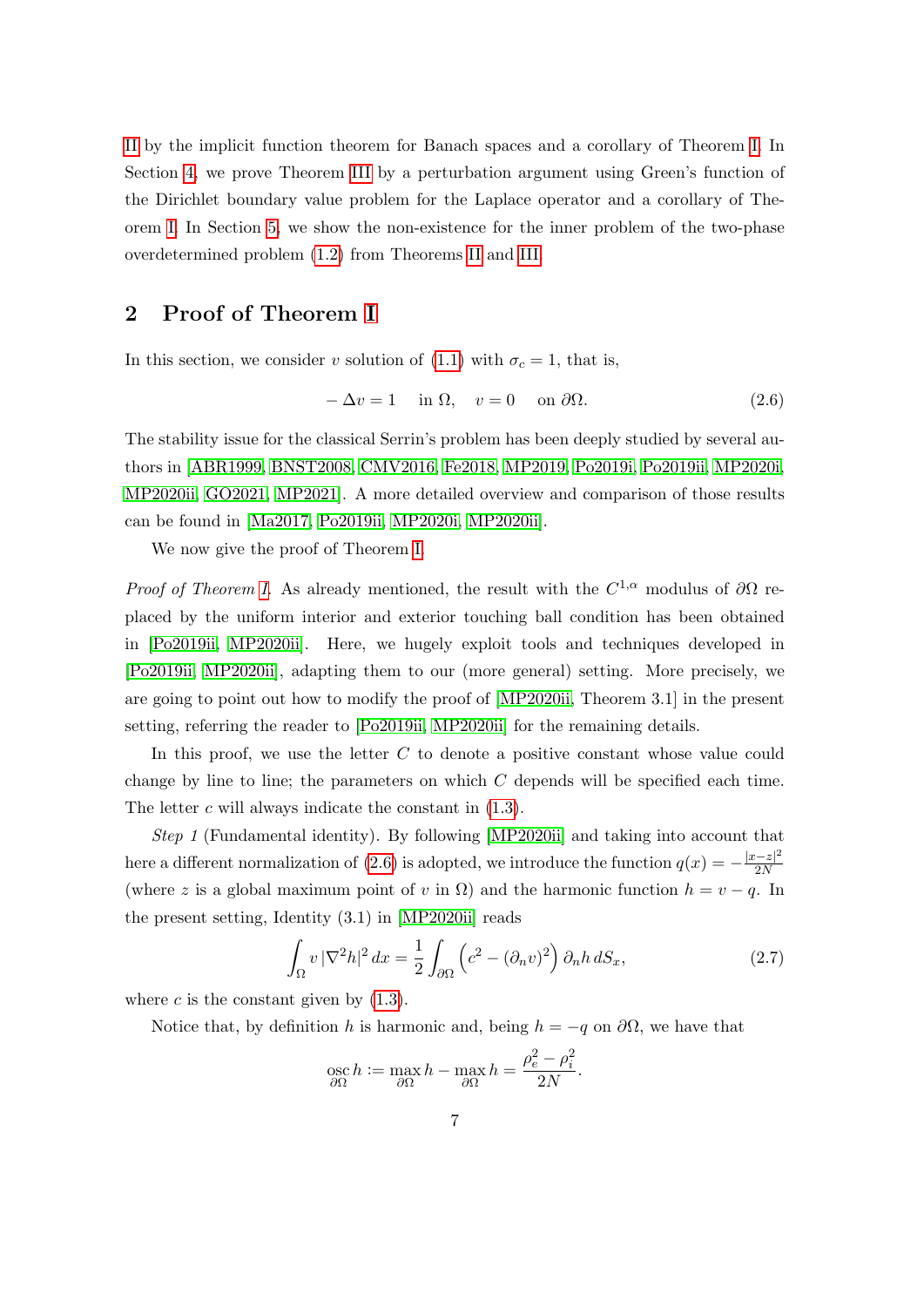This last relation and the inequality  $\rho_e + \rho_i \ge \rho_e \ge d_{\Omega}/2$  immediately lead to

<span id="page-7-5"></span>
$$
\rho_e - \rho_i \le \frac{4N}{d_{\Omega}} \operatorname*{osc}_{\partial \Omega} h. \tag{2.8}
$$

*Step 2* (Optimal growth of v from the boundary). We prove that

<span id="page-7-1"></span>
$$
v(x) \ge C \,\delta_{\partial\Omega}(x) \quad \text{ for any } x \in \overline{\Omega}, \tag{2.9}
$$

where  $\delta_{\partial\Omega}(x) := \text{dist}(x, \partial\Omega)$  denotes the distance function to  $\partial\Omega$ , and C is a constant only depending on N and the  $C^{1,\alpha}$  modulus of  $\partial\Omega$ .

By the Hopf-Olenik lemma for  $C^{1,\alpha}$  $C^{1,\alpha}$  $C^{1,\alpha}$  domains<sup>1</sup> (see, for instance, the more general version contained in [\[ABMMZ2011,](#page-19-1) Theorem 4.4]), for any  $x_0 \in \partial\Omega$  we have that

<span id="page-7-2"></span>
$$
v(x_0 - t n) \ge kt \quad \text{for any } 0 < t < \delta,\tag{2.10}
$$

where k and  $\delta$  are two constants only depending on N and the  $C^{1,\alpha}$  modulus of  $\partial\Omega$ . This, together with the rough estimate

<span id="page-7-3"></span>
$$
v(x) \ge \frac{\delta_{\partial \Omega}(x)^2}{2N} \quad \text{ for any } x \in \overline{\Omega}, \tag{2.11}
$$

easily leads to the global inequality [\(2.9\)](#page-7-1) with  $C = \max\left\{k, \frac{\delta}{2N}\right\}$ , where k and  $\delta$  are those in  $(2.10)$ . For a proof of  $(2.11)$  see, for instance, the first claim in [\[MP2020i,](#page-21-3) Lemma 3.1].

Step 3 (Key inequality). Here, we prove that

<span id="page-7-7"></span>
$$
\rho_e - \rho_i \le C \|\delta_{\partial\Omega}^{1/2} \nabla^2 h\|_{L^2(\Omega)}^{\tau_N},\tag{2.12}
$$

where  $\tau_N$  is as in the statement of Theorem [I,](#page-3-0) and C only depends on N,  $d_{\Omega}$ , the  $C^{1,\alpha}$ modulus of  $\partial\Omega$ , and  $\theta$  (only in the case  $N=3$ ).

The reference result here is [\[MP2020ii,](#page-21-4) Theorem 2.8]. To extend [\[MP2020ii,](#page-21-4) Theorem 2.8] in the present setting, we need an appropriate extension of [\[MP2020ii,](#page-21-4) Lemma 2.7], which is provided in [\[MP2020iii\]](#page-21-10). Here, it is enough to apply [\[MP2020iii,](#page-21-10) Theorem 3.1] with  $L = \Delta$ ,  $v = h$ ,  $\alpha = 1$  to get that

<span id="page-7-6"></span>
$$
\underset{\partial\Omega}{\mathrm{osc}} h \le C \|\nabla h\|_{L^{\infty}(\Omega)}^{N/(N+p)} \|h - h_{\Omega}\|_{L^{p}(\Omega)}^{p/(N+p)},\tag{2.13}
$$

where  $h_{\Omega}$  denotes the mean value of h on  $\Omega$  and C only depends on N, p,  $d_{\Omega}$ , and the  $C^{1,\alpha}$  modulus<sup>[2](#page-7-4)</sup> of  $\partial\Omega$ . Notice that,  $\|\nabla h\|_{L^{\infty}(\Omega)}$  can be estimated in terms of N,  $d_{\Omega}$ , and

<span id="page-7-0"></span><sup>&</sup>lt;sup>1</sup>Hopf-Olenik Lemma for  $C^{1,\alpha}$  domains is due to Giraud [\[Gi1933\]](#page-21-11). We refer to [\[ABMMZ2011,](#page-19-1) Section 4.1] for a historical perspective on this subject.

<span id="page-7-4"></span><sup>2</sup> [\[MP2020iii,](#page-21-10) Theorem 3.1] has been proved for domains satisfying a uniform interior cone condition. This class of domains contains that of Lipschitz domains, which in turn contains  $C^{1,\alpha}$  domains. Of course, the parameters of the uniform interior cone condition appearing in the estimate in [\[MP2020iii,](#page-21-10) Theorem 3.1] can be bounded in terms of the  $C^{1,\alpha}$  modulus of  $\partial\Omega$ .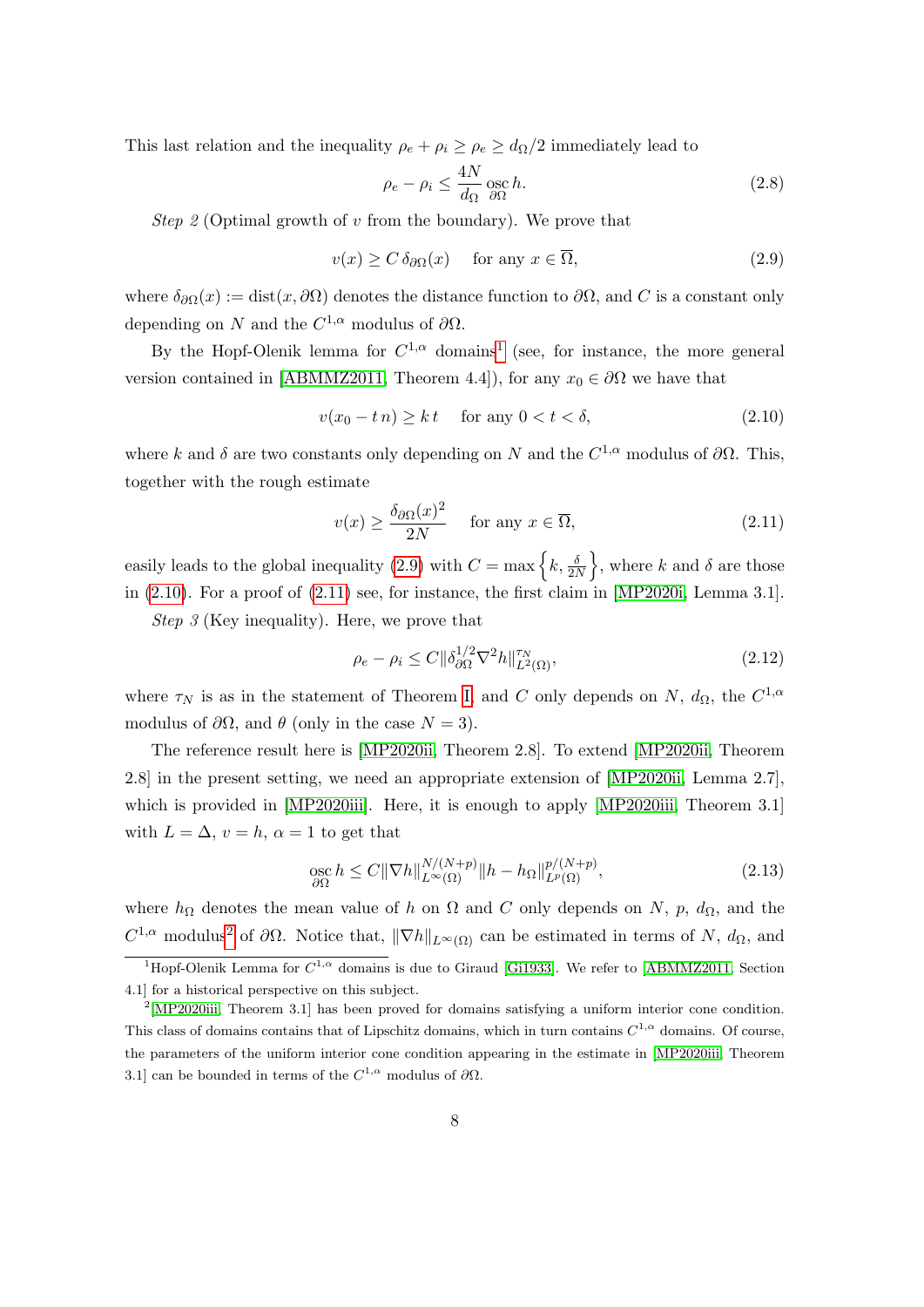the  $C^{1,\alpha}$  modulus of  $\partial\Omega$ , by putting together

$$
\|\nabla h\|_{L^{\infty}(\Omega)} = \max_{\overline{\Omega}} |\nabla h| \le \max_{\overline{\Omega}} |\nabla v| + \frac{d_{\Omega}}{N}
$$

and the classical Schauder estimate for  $\max_{\overline{\Omega}} |\nabla v|$ . Thus, [\(2.8\)](#page-7-5) and [\(2.13\)](#page-7-6) ensure that

<span id="page-8-0"></span>
$$
\rho_e - \rho_i \le C \|h - h_\Omega\|_{L^p(\Omega)}^{p/(N+p)} \tag{2.14}
$$

holds true with a constant C only depending on N, p,  $d_{\Omega}$ , and the  $C^{1,\alpha}$  modulus of  $\partial\Omega$ .

With this at hand, one can directly check that replacing [\[MP2020ii,](#page-21-4) Equation  $(1.13)$ ] and  $[MP2020ii, Lemma 2.7]$  with  $(2.8)$  and  $(2.14)$  in the proof of  $[MP2020ii, Theorem 2.8]$ leads to  $3(2.12)$  $3(2.12)$ .

Step 4 (Final estimate for the left-hand side of  $(2.7)$ ). Putting together  $(2.12)$  and [\(2.9\)](#page-7-1) immediately gives that

<span id="page-8-3"></span>
$$
\rho_e - \rho_i \le C \left( \int_{\Omega} v \, |\nabla^2 h|^2 \, dx \right)^{\tau_N/2},\tag{2.15}
$$

where  $\tau_N$  is as in the statement of Theorem [I,](#page-3-0) and C only depends on N,  $d_{\Omega}$ , the  $C^{1,\alpha}$ modulus of  $\partial\Omega$ , and  $\theta$  (only in the case  $N = 3$ ).

*Step 5* (Estimate for the right-hand side of  $(2.7)$ ). We start by estimating from above the right-hand side of  $(2.7)$  by using Hölder's inequality as follows:

<span id="page-8-2"></span>
$$
\int_{\partial\Omega} \left( c^2 - (\partial_n v)^2 \right) \partial_n h \, dS_x \le \left( c + \max_{\overline{\Omega}} |\nabla v| \right) \left\| \partial_n v - c \right\|_{L^2(\partial\Omega)} \left\| \partial_n h \right\|_{L^2(\partial\Omega)}.
$$
 (2.16)

Finally, the constant in the Morrey-Sobolev-type inequality [\[MP2020ii,](#page-21-4) Equation (2.20)] only depends on the parameters of a uniform interior cone condition (see [\[MP2020ii,](#page-21-4) Remark 2.9] and [\[Fr1983,](#page-21-12) Theorem 9.1]), which can be easily bounded in terms of the  $C^{1,\alpha}$  modulus of  $\partial\Omega$ .

These observations complete the proof of  $(2.12)$ . An alternative approach toward  $(2.12)$ , which also applies in the present setting, can be found in [\[MP2021\]](#page-22-7).

<span id="page-8-1"></span> $3$ To this end, one must check that the constants appearing in the weighted Poincaré-type inequalities [\[MP2020ii,](#page-21-4) Equation (2.8) and item (i) of Corollary 2.3] (applied to h) and in the Morrey-Sobolev-type inequality [\[MP2020ii,](#page-21-4) Equation (2.20)] can indeed be bounded in terms of the the above mentioned parameters.

As stated in [\[MP2020ii,](#page-21-4) Lemma 2.1 and Corollary 2.3], the Poincaré-type inequalities in [MP2020ii, Equation (2.8) and item (i) of Corollary 2.3] hold true in the huge class of John domains (see [\[Po2019ii\]](#page-22-3) and references therein for more details), which in particular contains  $C^{1,\alpha}$  domains. Moreover, [\[MP2020ii,](#page-21-4) items (i) and (ii) of Remark 2.4] give explicit estimates for the constants in [\[MP2020ii,](#page-21-4) Equation (2.8) and item (i) of Corollary 2.3] in terms of  $d_{\Omega}$ ,  $\delta_{\partial\Omega}(z)$ , and the so-called John parameter of  $\Omega$ . Now, the John parameter can be bounded in terms of the  $C^{1,\alpha}$  modulus of  $\partial\Omega$  and  $d_{\Omega}$ . Also, the dependency on  $\delta_{\partial\Omega}(z)$ can be dropped thanks to the inequality [\[MP2020ii,](#page-21-4) Equation (2.21)] with  $M = \max_{\overline{Q}} |\nabla v|$  and the radius  $r_i$  replaced by the inradius  $r_{\Omega}$ , i.e., the radius of any largest ball contained in  $\Omega$  (see also [\[MP2020iv\]](#page-22-8)). In turn, both  $r_{\Omega}$  and  $\max_{\overline{\Omega}} |\nabla v|$  can be estimated by the  $C^{1,\alpha}$  modulus of  $\partial\Omega$ .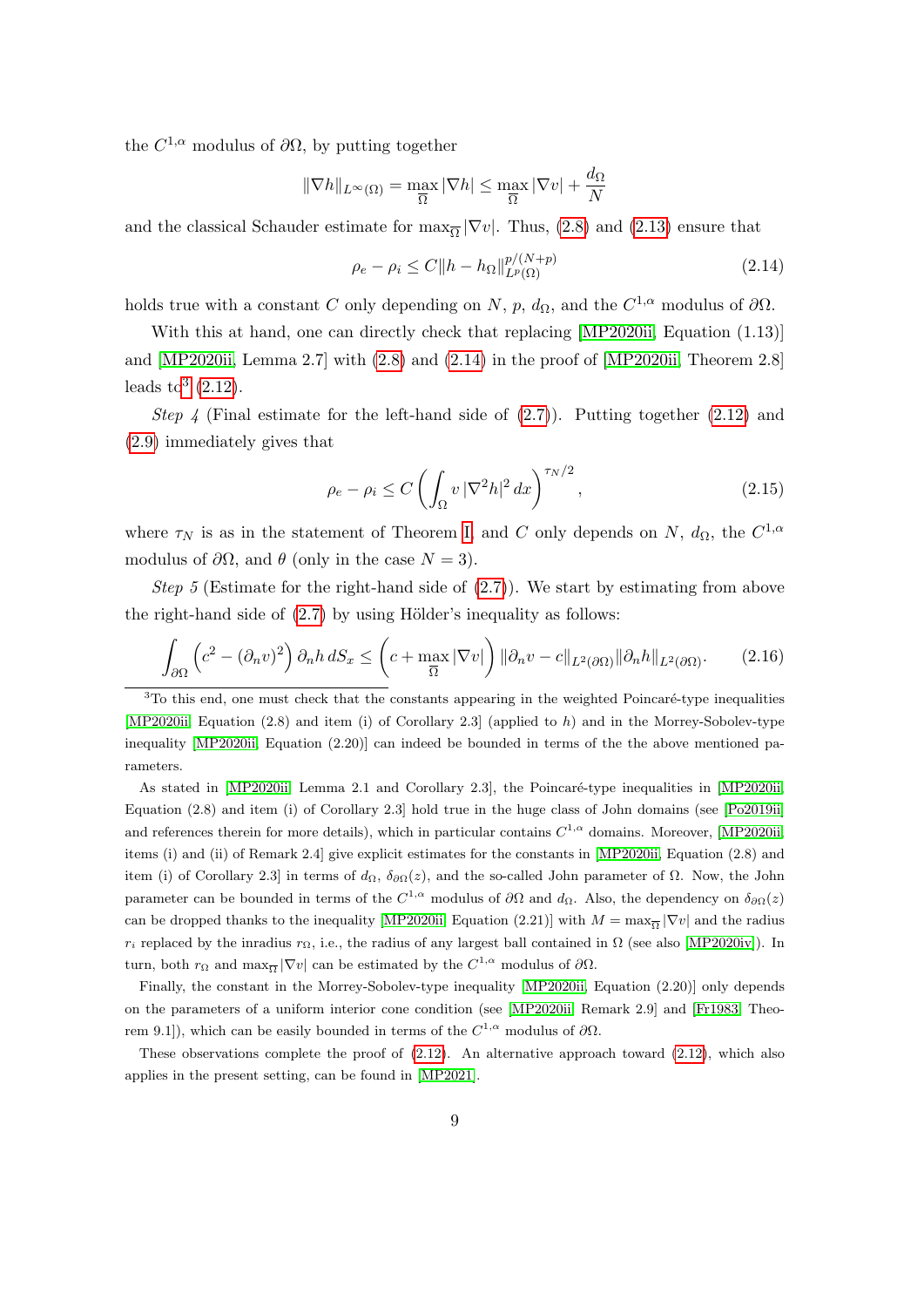Notice that  $c + \max_{\overline{\Omega}} |\nabla v|$  can be bounded above by a constant depending on  $N$ ,  $d_{\Omega}$ , and the  $C^{1,\alpha}$  modulus of  $\partial\Omega$ ; this easily follows in light of the classical Schauder estimates for  $\max_{\overline{\Omega}} |\nabla v|$ , and estimating |c| by putting together [\(1.3\)](#page-1-0), the isoperimetric inequality

$$
|\partial\Omega| \ge N|B_1|^{1/N} |\Omega|^{(N-1)/N},
$$

and the trivial bound

$$
|\Omega| \leq |B_1| (d_{\Omega}/2)^N,
$$

where  $B_1$  denotes a unit ball in  $\mathbb{R}^N$ .

Now, reasoning as in [\[MP2020ii,](#page-21-4) Lemma  $2.5$ ]<sup>[4](#page-9-0)</sup>, we can prove that

<span id="page-9-1"></span>
$$
\|\partial_n h\|_{L^2(\partial\Omega)}^2 \le C \int_{\Omega} v |\nabla^2 h|^2 dx, \tag{2.17}
$$

where C is a constant only depending on N,  $d_{\Omega}$ , and the  $C^{1,\alpha}$  modulus of  $\partial\Omega$ .

As in the proof of [\[MP2020ii,](#page-21-4) Theorem 3.1], putting together  $(2.7)$ ,  $(2.16)$  and  $(2.17)$ gives that

<span id="page-9-2"></span>
$$
\|\partial_n h\|_{L^2(\partial\Omega)} \le C \|\partial_n v - c\|_{L^2(\partial\Omega)},\tag{2.18}
$$

now with a constant C only depending on N,  $d_{\Omega}$ , and the  $C^{1,\alpha}$  modulus of  $\partial\Omega$ . Thus, combining  $(2.7)$ ,  $(2.16)$  and  $(2.18)$  gives

<span id="page-9-3"></span>
$$
\int_{\Omega} v \, |\nabla^2 h|^2 \, dx \le C \, \|\partial_n v - c\|_{L^2(\partial \Omega)}^2,\tag{2.19}
$$

where C is a constant only depending on N,  $d_{\Omega}$ , and the  $C^{1,\alpha}$  modulus of  $\partial\Omega$ . The conclusion of Theorem [I](#page-3-0) immediately follows by combining [\(2.19\)](#page-9-3) and [\(2.15\)](#page-8-3).  $\Box$ 

We remark that, in the proofs of Theorems [II](#page-4-0) and [III,](#page-4-1) we are able to obtain an upper bound on the uniform norm of the deviation of  $\partial_n v$  from c. We are therefore interested in an estimate similar to [\(1.5\)](#page-3-1) but where the  $L^2$  norm is replaced by the uniform norm. In other words, what we really need in the proofs of Theorems [II](#page-4-0) and [III](#page-4-1) is the following Corollary of Theorem [I.](#page-3-0) Nevertheless, since Theorem [I](#page-3-0) is of independent interest, we decided to state it in its full generality in the introduction of this paper.

<span id="page-9-0"></span><sup>&</sup>lt;sup>4</sup>We can repeat the proof of [\[MP2020ii,](#page-21-4) (i) of Lemma 2.5] (with  $u = v$  and  $v = h$ ) just by replacing [\[MP2020ii,](#page-21-4) (1.15)] with [\(2.9\)](#page-7-1) and [\[MP2019,](#page-21-7) Theorem 3.10] with

 $-\partial_n v \geq k$ , where k is the constant appearing in [\(2.10\)](#page-7-2),

which easily follows from [\(2.10\)](#page-7-2). Also, we took into account that a different normalization of the problem [\(2.6\)](#page-6-1) was adopted in [\[MP2020ii\]](#page-21-4).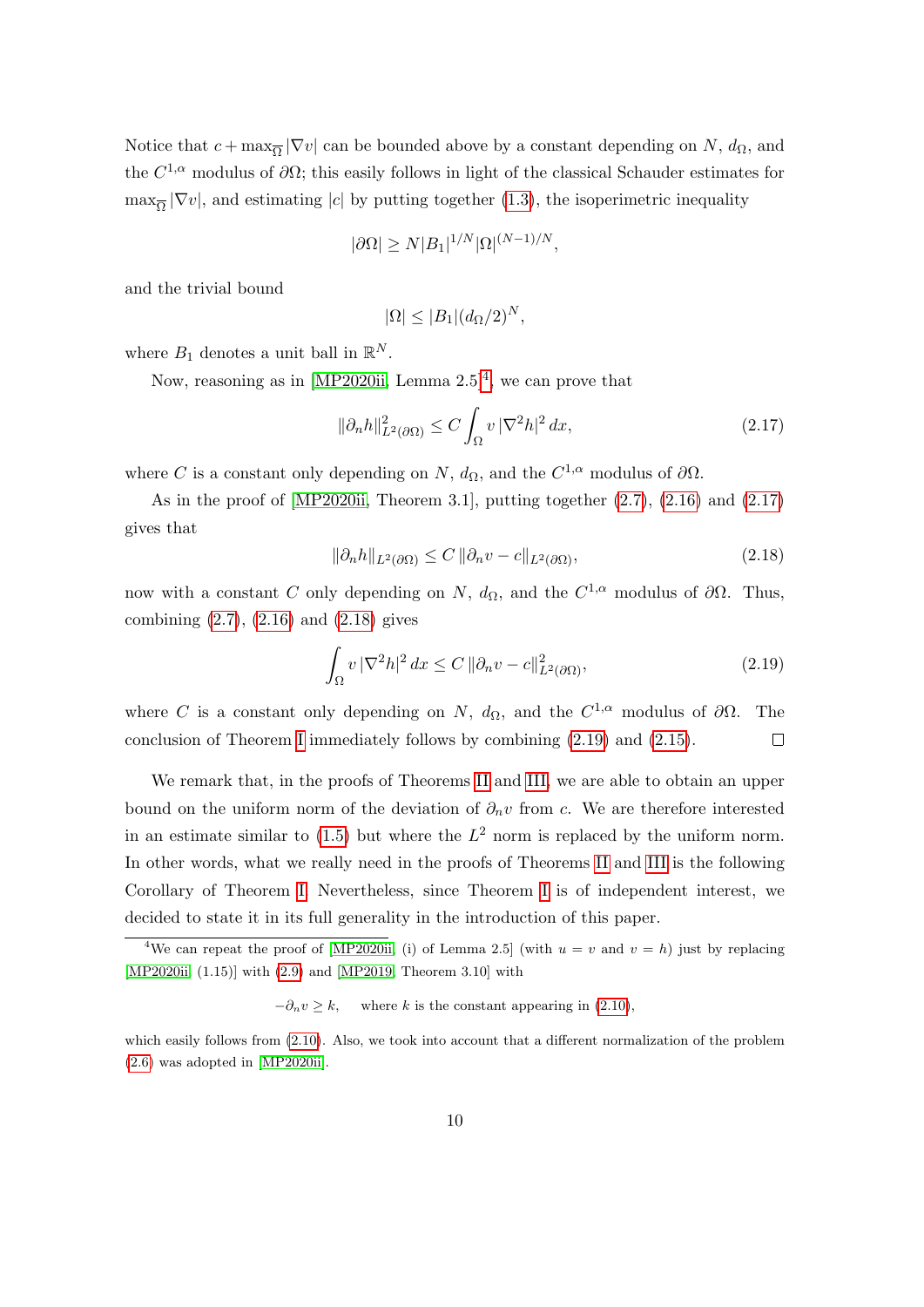<span id="page-10-4"></span>Corollary 2.1 (Stability for the one-phase problem with uniform deviation in terms of the  $C^{1,\alpha}$  modulus of  $\partial\Omega$ ). Let  $\Omega \subset \mathbb{R}^N$  be a bounded domain with boundary  $\partial\Omega$  of class  $C^{1,\alpha}$  and c be the constant defined in [\(1.3\)](#page-1-0). Let v be the solution of [\(2.6\)](#page-6-1) and let  $z \in \Omega$ be a point such that  $v(z) = \max v$ . Then there exists a positive constant  $C_6$  such that Ω

$$
\rho_e - \rho_i \le C_6 \left\| \partial_n v - c \right\|_{L^\infty(\partial \Omega)}^{\tau_N},\tag{2.20}
$$

where  $\tau_N$  is defined as in Theorem [I](#page-3-0) and the constant  $C_6 > 0$  only depends on N,  $d_{\Omega}$ , the  $C^{1,\alpha}$  modulus of the boundary  $\partial\Omega$ , and  $\theta$  (only in the case  $N=3$ ).

Proof. Since

<span id="page-10-1"></span>
$$
\|\partial_n v - c\|_{L^2(\partial\Omega)} \le |\partial\Omega|^{1/2} \|\partial_n v - c\|_{L^\infty(\partial\Omega)} \tag{2.21}
$$

trivially holds true, the desired result can be easily deduced by [\(1.5\)](#page-3-1). It only remains to notice that we can get rid of the dependence on  $|\partial\Omega|$  appearing in [\(2.21\)](#page-10-1), thanks to the bound

$$
|\partial\Omega| \le \frac{|\Omega|}{k}
$$
, where k is the constant appearing in (2.10).

The last bound follows by putting together the identity

$$
|\Omega| = \int_{\Omega} (-\Delta v) dx = \int_{\partial \Omega} (-\partial_n v) dS_x
$$

and the inequality  $-\partial_n v \geq k$ , which easily follows from [\(2.10\)](#page-7-2).

 $\Box$ 

#### <span id="page-10-0"></span>3 Proof of Theorem [II](#page-4-0)

In this section, we prove Theorem [II.](#page-4-0) First, we will show the Fréchet differentiability of the solution of [\(1.1\)](#page-0-0) with respect to the parameter  $\sigma_c$ .

<span id="page-10-2"></span>**Lemma 3.1.** Let  $\Omega \subset \mathbb{R}^N$  be a bounded domain of class  $C^{1,\alpha}$  and D be an open set such that  $\overline{D} \subset \Omega$ . Moreover, let  $U \subset \overline{U} \subset \Omega$  be an open neighborhood of  $\overline{D}$  of class  $C^{1,\alpha}$ . For  $t \in (-1,\infty)$ , let  $u(t) \in H_0^1(\Omega)$  denote the solution of  $(1.1)$  with respect to  $\sigma(t) = 1 + t \chi_D$ (that is,  $\sigma_c = 1 + t$ ). Then,  $u(\cdot)$  defines a Fréchet differentiable map

$$
t \mapsto u(t) \in H_0^1(\Omega) \cap C^{1,\alpha}(\overline{\Omega} \setminus U).
$$

Moreover, for every  $t_0 \in (-1,\infty)$ , the Fréchet derivative  $u'(t_0)$  is given by the solution of the following boundary value problem.

<span id="page-10-3"></span>
$$
\begin{cases}\n-\text{div}(\sigma(t_0)\nabla u'(t_0)) = -\text{div}(\chi_D\nabla u(t_0)) & \text{in } \Omega, \\
u'(t_0) = 0 & \text{on } \partial\Omega.\n\end{cases}
$$
\n(3.22)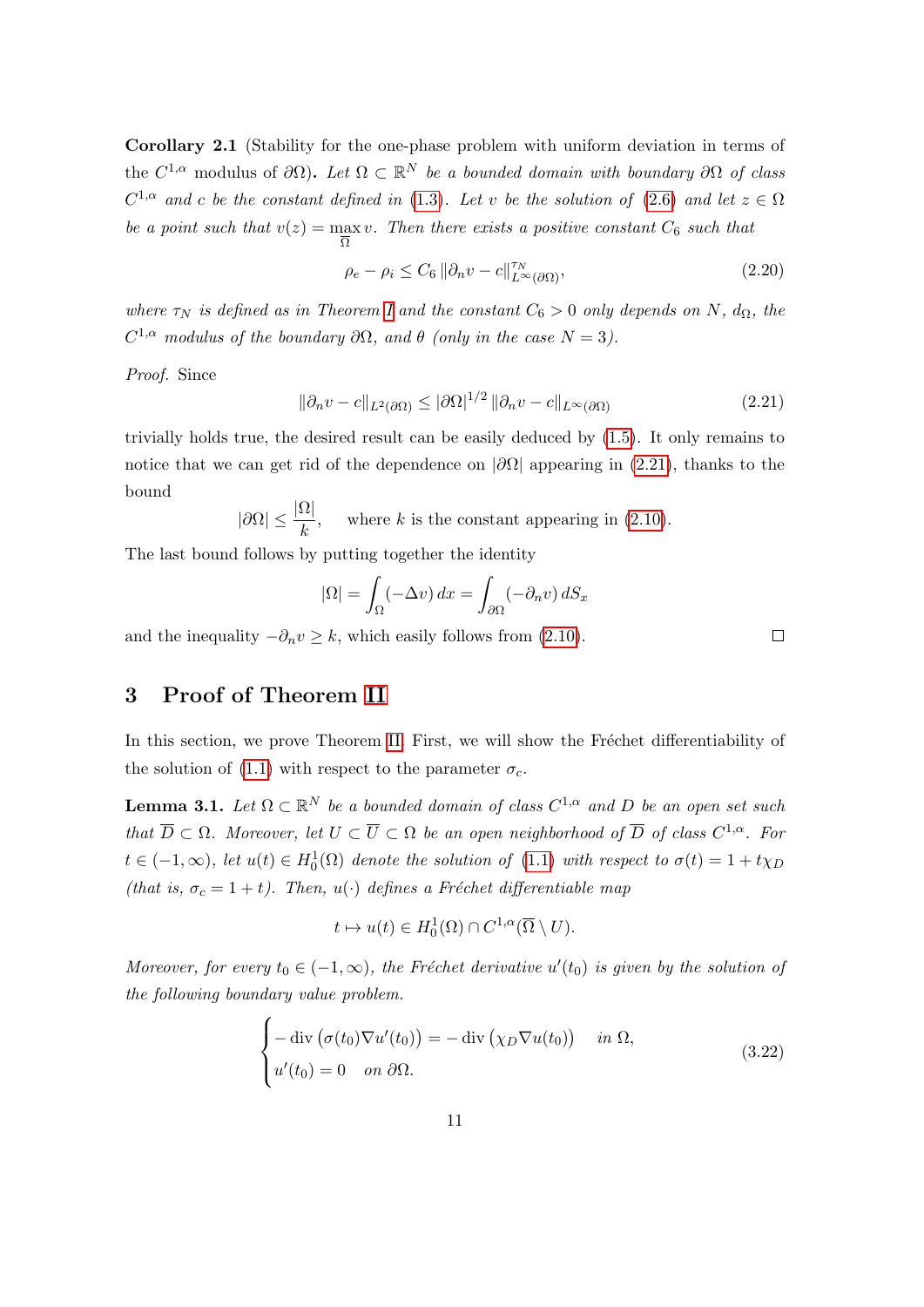The proof of Lemma [3.1](#page-10-2) relies on a standard method (see [\[HP2018,](#page-21-13) proof of Theorem 5.3.2, pp.206–207] for an application to shape-differentiability) based on the following implicit function theorem for Banach spaces (see [\[AP1983,](#page-19-2) Theorem 2.3, p.38] for a proof).

**Theorem 3.2** (Implicit function theorem). Let  $\Psi \in C^k(\Lambda \times W, Y)$ ,  $k \geq 1$ , where Y is a Banach space and  $\Lambda$  (resp. U) is an open set of a Banach space T (resp. X). Suppose that  $\Psi(\lambda^*, w^*) = 0$  and that the partial derivative  $\partial_w \Psi(\lambda^*, w^*)$  is a bounded invertible linear transformation from X to Y .

Then there exist neighborhoods  $\Theta$  of  $\lambda^*$  in T and  $W^*$  of  $w^*$  in X, and a map  $g \in$  $C^{k}(\Theta, X)$  such that the following hold:

- (i)  $\Psi(\lambda, g(\lambda)) = 0$  for all  $\lambda \in \Theta$ ,
- (ii) If  $\Psi(\lambda, u) = 0$  for some  $(\lambda, u) \in \Theta \times U^*$ , then  $u = g(\lambda)$ ,

(iii) 
$$
g'(\lambda) = -(\partial_u \Psi(p))^{-1} \circ \partial_\lambda \Psi(p)
$$
, where  $p = (\lambda, g(\lambda))$  and  $\lambda \in \Theta$ .

*Proof of Lemma [3.1.](#page-10-2)* For arbitrary  $t \in (-1, \infty)$  and  $u \in H_0^1(\Omega)$ , let  $V(t, u)$  denote the solution to the following boundary value problem:

<span id="page-11-0"></span>
$$
\begin{cases}\n-\Delta V = -\operatorname{div}(\sigma(t)\nabla u) - 1 & \text{in } \Omega, \\
V = 0 & \text{on } \partial\Omega.\n\end{cases}
$$
\n(3.23)

A functional analytical interpretation of this mapping is the following: we are identifying  $V \in H_0^1(\Omega)$  with the element  $-\text{div}(\sigma(t)\nabla u) - 1 \in H^{-1}(\Omega)$  whose action on  $H_0^1(\Omega)$  is defined via integration by parts, that is, for  $\varphi \in H_0^1(\Omega)$ ,

$$
(V, \varphi)_{H_0^1} = \int_{\Omega} \nabla V \cdot \nabla \varphi = \int_{\Omega} \sigma(t) \nabla u \cdot \nabla \varphi - \int_{\Omega} \varphi = \langle -\text{div} \left( \sigma(t) \nabla u \right) - 1, \varphi \rangle.
$$

By the classical Schauder estimates for the Dirichlet problem near the boundary (see, for instance [\[GT1983,](#page-21-1) Theorem 8.33] and the subsequent remarks) and the  $L^{\infty}$  estimates [\[GT1983,](#page-21-1) Theorem 8.16], we notice that  $V(\cdot, \cdot)$  defines a mapping  $(-1, \infty) \times X \to X$ , where  $X$  is the Banach space

$$
X := H_0^1(\Omega) \cap C^{1,\alpha}(\overline{\Omega} \setminus U).
$$

By the defining properties of  $V(t, u)$ , it is clear that u solves [\(1.1\)](#page-0-0) with  $\sigma = \sigma(t)$  if and only if  $V(t, u) \equiv 0$ . In particular, for all  $t_0 \in (-1, \infty)$ , the pair  $(t_0, u(t_0))$  is a zero of V by definition.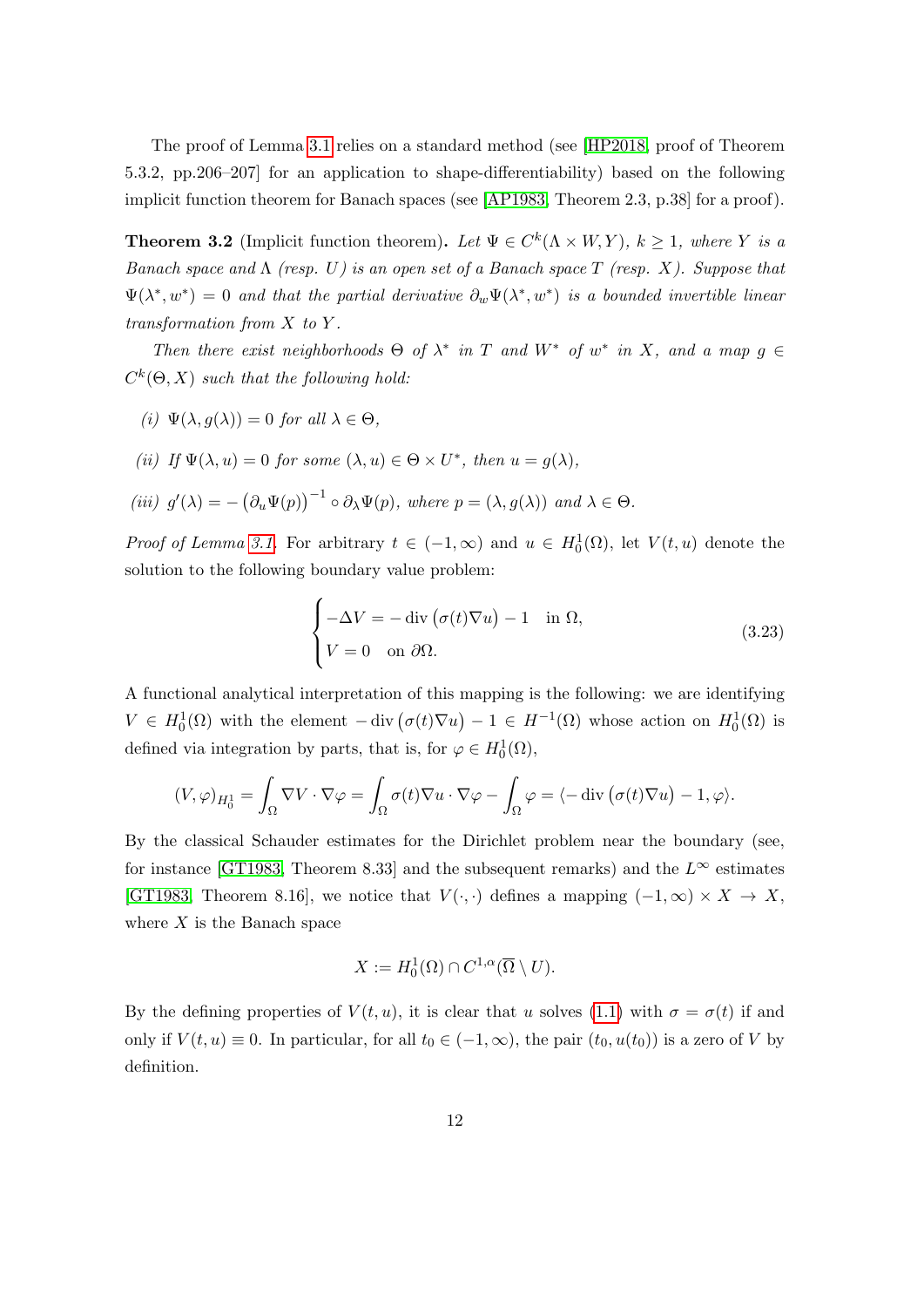We will now show that the map  $V$  is (totally) Fréchet differentiable jointly in the variables t and u. By the definition of  $\sigma(t)$  we can expand the left-hand side of [\(3.23\)](#page-11-0) as  $-\Delta u - t \operatorname{div} (\chi_D \nabla u) - 1$ . By the linearity of problem [\(3.23\)](#page-11-0), this implies that the map  $V(t, u)$  can be decomposed as the sum of three parts:

$$
V(t, u) = V_1(u) + V_2(t, u) + V_3,
$$

where  $V_i$  (i = 1, 2, 3) are the solution of  $-\Delta V = f_i$  with with Dirichlet zero boundary condition corresponding to

$$
f_1 = -\Delta u
$$
,  $f_2 = -t \operatorname{div} (\chi_D \nabla u)$ ,  $f_3 = -1$ .

Now, notice that, by construction,  $V_1(u)$  is linear and continuous in u,  $V_2(t, u)$  is bilinear and continuous in  $(t, u)$  and  $V_3$  does not depend on either t or u. In particular, we get that  $V_1$ ,  $V_2$  and  $V_3$  are all Fréchet differentiable. As a consequence, we get the Fréchet differentiability of the map  $(t, u) \mapsto V(t, u)$  in the appropriate Banach spaces. Now, a simple computation yields that, for fixed  $t_0 \in (-1,\infty)$ , the partial Fréchet differential  $\partial_u V(t_0, u(t_0))$  is given by the mapping from the Banach space X into itself defined as:

$$
X \ni \varphi \mapsto \partial_u V(t_0, u(t_0))[\varphi] = W(t_0, \varphi),
$$

where  $W(t_0, \varphi) \in X$  is the unique solution to the following boundary value problem:

<span id="page-12-0"></span>
$$
\begin{cases}\n-\Delta W = -\operatorname{div} \left( \sigma(t_0) \nabla \varphi \right) & \text{in } \Omega, \\
W = 0 & \text{on } \partial \Omega.\n\end{cases}
$$
\n(3.24)

By "inverting the roles" of the right and left-hand side in the above and applying once again the classical Schauder estimates for the Dirichlet problem near the boundary and the  $L^{\infty}$  estimates as before, we can conclude that the map  $\varphi \mapsto \partial_u V(t_0, u(t_0))[\varphi]$  is invertible (that is, problem [\(3.24\)](#page-12-0) is well posed in the appropriate Banach spaces), as required. We can, therefore, apply the implicit function theorem to the map  $(t, u) \mapsto V(t, u)$  at its zero  $(t_0, u(t_0))$ . This yields the existence of a Fréchet differentiable branch

$$
(t_0 - \varepsilon, t_0 + \varepsilon) \ni t \mapsto \widetilde{u}(t) \in X
$$
 such that  $V(t, \widetilde{u}(t)) = 0$ .

In other words,  $\tilde{u}(t)$  also solves [\(1.1\)](#page-0-0). Now, by the unique solvability of (1.1),  $\tilde{u}(t) = u(t)$ , and therefore, the map  $t \mapsto u(t) \in X$  is Fréchet differentiable, as claimed. Finally, [\(3.22\)](#page-10-3) is derived by simple differentiation with respect to  $t$  of the weak form

$$
\int_{\Omega} \sigma(t) \nabla u(t) \cdot \nabla \varphi = \int_{\Omega} \varphi \quad \text{for all } \varphi \in H_0^1(\Omega).
$$

The proof is completed.

 $\Box$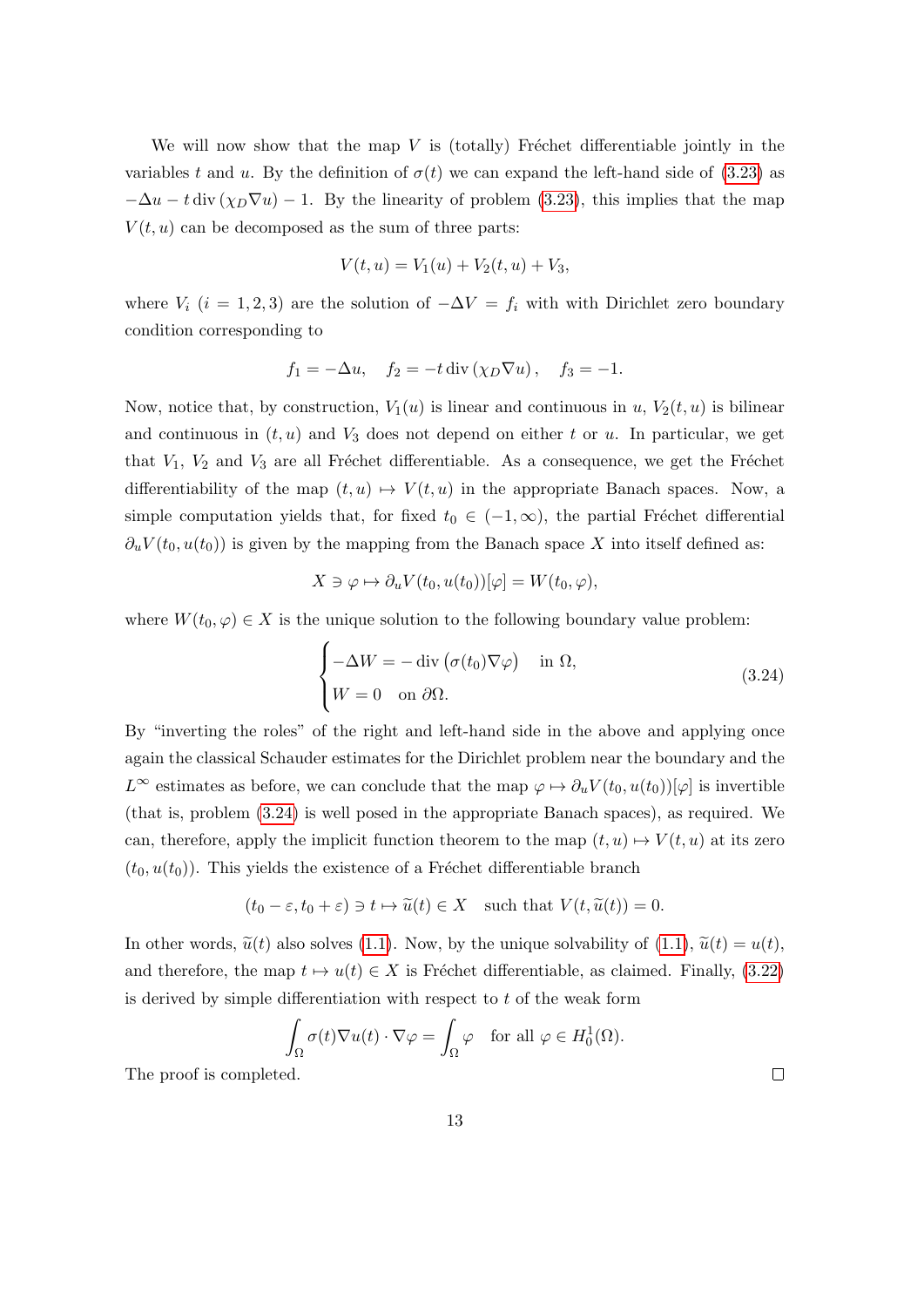*Proof of Theorem [II.](#page-4-0)* As above, let  $u(t)$  denote the solution to [\(1.1\)](#page-0-0) with  $\sigma = \sigma(t)$ . Moreover, suppose that, for some small  $t_0 \in (-1, 1)$ , the function  $u(t_0)$  satisfies the overdetermined condition

$$
\partial_n u(t_0) = c \quad \text{on } \partial \Omega.
$$

Consider the map

<span id="page-13-0"></span>
$$
(-1,\infty) \ni t \mapsto \partial_n u(t)|_{\partial \Omega} \in C^{\alpha}(\partial \Omega). \tag{3.25}
$$

Lemma [3.1](#page-10-2) tells us that the map defined by  $(3.25)$  is Fréchet differentiable. In particular, for all  $x \in \partial\Omega$ , the map  $t \mapsto \partial_nu(t)(x) \in \mathbb{R}$  is differentiable. By the fundamental theorem of calculus we have

$$
\partial_n u(t_0)(x) - \partial_n u(0)(x) = \int_0^{t_0} \partial_n u'(\tau)(x) d\tau.
$$

Therefore,

$$
\left\|\partial_n u(t_0) - \partial_n u(0)\right\|_{C^{\alpha}(\partial \Omega)} \le |t_0| \max_{I} \left\|\partial_n u'(\tau)\right\|_{C^{\alpha}(\partial \Omega)},
$$
\n(3.26)

where  $I = [\min(0, t_0), \max(0, t_0)]$ . Again, by two applications of the classical Schauder estimates for the Dirichlet problem near the boundary [\[GT1983,](#page-21-1) Theorem 8.33] and the  $L^{\infty}$  estimate [\[GT1983,](#page-21-1) Theorem 8.16], we can estimate the right-hand side in the inequality above to get

<span id="page-13-1"></span>
$$
\|\partial_n v - c\|_{L^{\infty}(\partial\Omega)} \le \|\partial_n v - c\|_{C^{\alpha}(\partial\Omega)} = \|\partial_n u(t_0) - \partial_n u(0)\|_{C^{\alpha}(\partial\Omega)} \le C_7|t_0|,
$$
 (3.27)

where the constant  $C_7 > 0$  depends only on  $|\Omega|$ , N and the  $C^{1,\alpha}$  modulus of the boundary  $\partial Ω$ . By applying Corollary [2.1,](#page-10-4) we get the following estimate:

$$
\rho_e - \rho_i \le C_2 |\sigma_c - 1|^{\tau_N},
$$

where  $\tau_N$  is defined as in Theorem [I](#page-3-0) and the constant  $C_2$  depends on N,  $d_{\Omega}$ , the  $C^{1,\alpha}$ modulus of  $\partial\Omega$ , and  $\theta$  (only in the case  $N=3$ ). This is the desired estimate.  $\Box$ 

<span id="page-13-2"></span>Remark 3.3. The result of Theorem [II](#page-4-0) can be immediately extended to the case where  $\partial\Omega$  is of class  $C^{1,\alpha}$  and the overdetermined condition in [\(1.2\)](#page-0-1) reads

<span id="page-13-3"></span>
$$
\partial_n u(x) = c + \eta(x) \quad \text{for } x \in \partial \Omega,
$$
\n(3.28)

where the function  $\eta \in L^{\infty}(\partial \Omega)$  has vanishing mean over  $\partial \Omega$ . Instead of [\(3.27\)](#page-13-1) we get

$$
\|\partial_n v - c\|_{L^{\infty}(\partial\Omega)} \le \|\partial_n v - \partial_n u\|_{L^{\infty}(\partial\Omega)} + \|\partial_n u - c\|_{L^{\infty}(\partial\Omega)} \le C_7 |\sigma_c - 1| + \|\eta\|_{L^{\infty}(\partial\Omega)}.
$$
 (3.29)

Now, by applying Corollary [2.1](#page-10-4) we get the following estimates:

$$
\rho_e - \rho_i \le C_6 \left( C_7 |\sigma_c - 1| + ||\eta||_{L^\infty(\partial \Omega)} \right)^{\tau_N} . \tag{3.30}
$$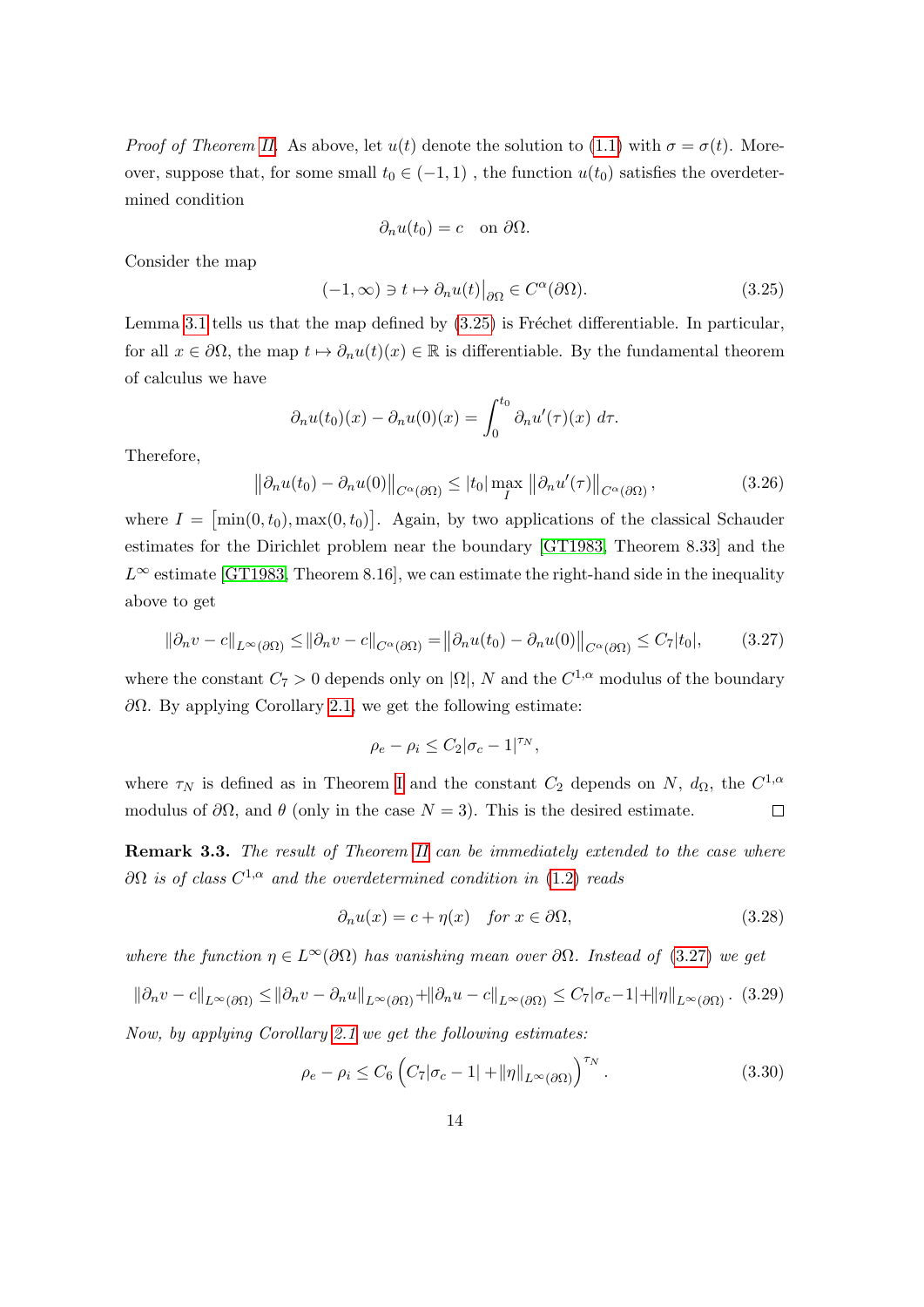### <span id="page-14-0"></span>4 Proof of Theorem [III](#page-4-1)

In this section, we prove Theorem [III.](#page-4-1) Let  $\Omega \subset \mathbb{R}^N$  be a bounded domain of class  $C^{1,\alpha}$ and D be an open set such that  $\overline{D} \subset \Omega$ . We also assume that D satisfies

$$
dist(D, \partial \Omega) \ge \frac{1}{M},\tag{4.31}
$$

where  $M$  is a positive constant that for simplicity will be taken to be greater than 1. Let us put  $w = u - v$ , where u, v are the solutions of [\(1.1\)](#page-0-0) and [\(2.6\)](#page-6-1), respectively. The function w satisfies the following boundary value problem:

<span id="page-14-2"></span>
$$
\begin{cases}\n-\Delta w = \text{div}\left((\sigma_c - 1)\chi_D \nabla u\right) & \text{in } \Omega, \\
w = 0 & \text{on } \partial\Omega.\n\end{cases}
$$
\n(4.32)

We consider a perturbation argument by using Green's function. Let  $G(x, y)$  be the Green's function of the Dirichlet boundary value problem for the Laplace operator in  $\Omega$ . By [\[GT1983,](#page-21-1) pp.17–19], the Green's function  $G$  is represented by

$$
G(x, y) = \Gamma(x - y) - h(x, y),
$$

where  $\Gamma$ , defined for  $x \in \mathbb{R}^N \setminus \{0\}$ , is the fundamental solution of Laplace's equation:

<span id="page-14-1"></span>
$$
\Gamma(x) = \begin{cases}\n-\frac{1}{2\pi} \log|x| & (N = 2), \\
\frac{1}{N(N - 2)\omega_N} \frac{1}{|x|^{N - 2}} & (N \ge 3),\n\end{cases}
$$
\n(4.33)

(here  $\omega_N$  denotes the volume of the unit ball in  $\mathbb{R}^N$ ) and for  $y \in \Omega$ ,  $h(\cdot, y)$  is the solution to the following Dirichlet boundary value problem:

$$
\begin{cases}\n-\Delta_x h(x, y) = 0 & x \in \Omega, \\
h(x, y) = \Gamma(x - y) & x \in \partial\Omega.\n\end{cases}
$$
\n(4.34)

The following gradient estimate for Green's function G will be useful in the proof of Theorem [III.](#page-4-1)

<span id="page-14-3"></span>**Lemma 4.1.** Let  $U := \left\{ x \in \overline{\Omega} \mid \text{dist}(x, D) > \frac{1}{2\lambda} \right\}$  $\frac{1}{2M}$ . Then, there exists a positive constant  $C^*$  depending on N,  $|\Omega|$  and the  $C^{1,\alpha}$  modulus of  $\partial\Omega$  such that

$$
\sup_{(x,y)\in U\times D} |\nabla_x \nabla_y G(x,y)| \le C^* M^{N+1}.
$$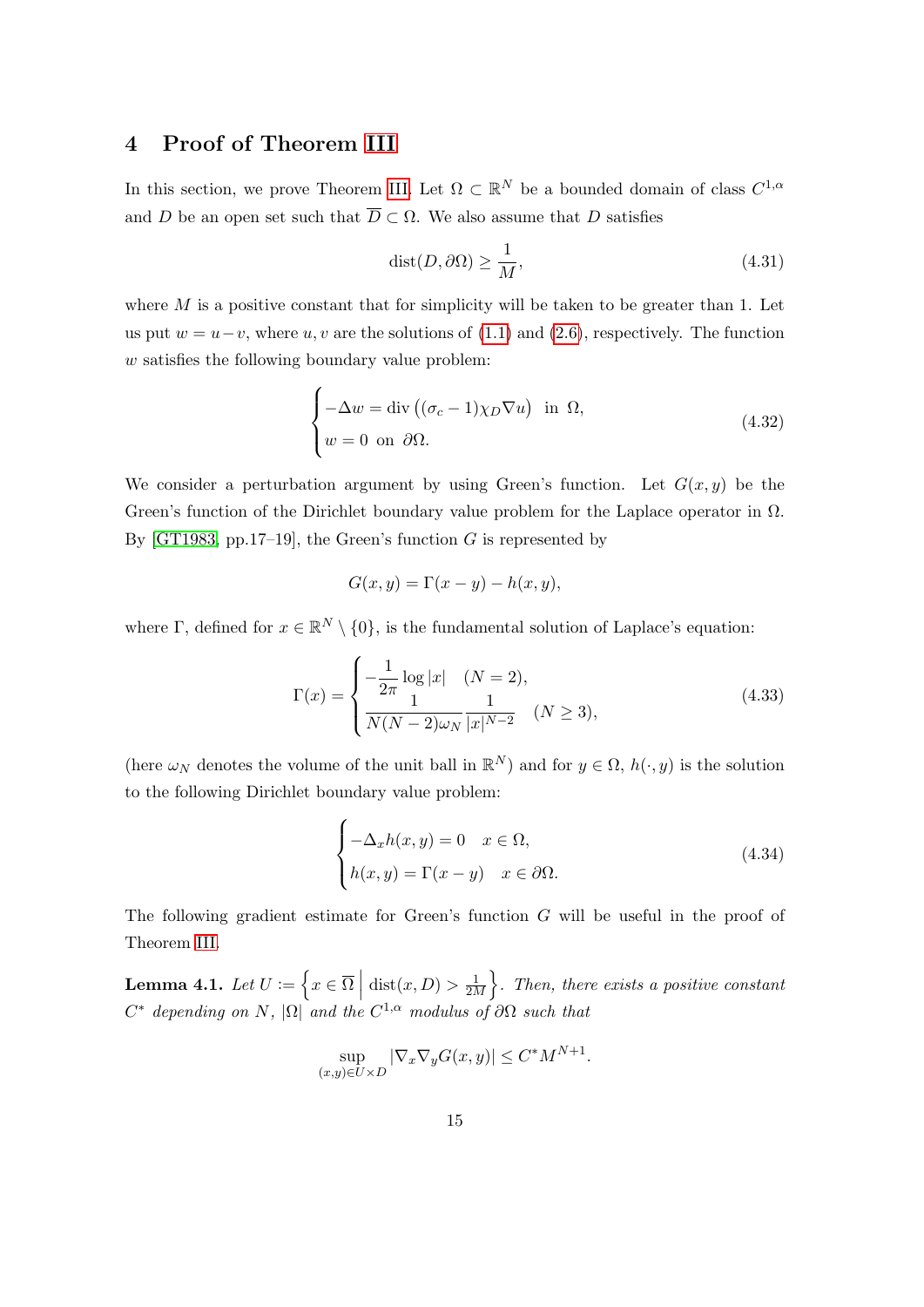*Proof.* Fix  $(x, y) \in U \times D$  and let  $\beta$  be a multi-index with  $|\beta| \geq 1$ . From the definition of the fundamental solution [\(4.33\)](#page-14-1), by direct calculation we obtain the estimate

<span id="page-15-0"></span>
$$
|D^{\beta}\Gamma(x-y)| \le \frac{C(N)}{|x-y|^{N-2+|\beta|}} \le C(N)M^{N-2+|\beta|},\tag{4.35}
$$

where  $C(N) > 0$  is a constant depending only on N.

In what follows, let us show the gradient estimate for  $h$ . First, notice that the function  $\partial_{y_j}h(\cdot, y)$  is harmonic on  $\Omega$  and verifies

$$
\partial_{y_j} h(z, y) = \partial_{y_j} \Gamma(z - y) \quad \text{for } z \in \partial \Omega.
$$

Now, by the classical Schauder estimates for the Dirichlet problem near the boundary [\[GT1983,](#page-21-1) Theorem 8.33] and the  $L^{\infty}$  estimate [\[GT1983,](#page-21-1) Theorem 8.16], we can estimate  $|\partial_{x_i}\partial_{y_j}h(x,y)|$  to get

$$
|\partial_{x_i}\partial_{y_j}h(x,y)| \leq \left\|\partial_{y_j}h(\cdot,y)\right\|_{C^{1,\alpha}(\overline{\Omega})} \leq C^* \left\|\partial_{y_j}\Gamma(\cdot-y)\right\|_{C^{1,\alpha}(\partial\Omega)},
$$

where the constant  $C^* > 0$  only depends on  $|\Omega|$ , N and the  $C^{1,\alpha}$  modulus of  $\partial\Omega$ . Now, up to redefining  $C^*$ , one can estimate the right-hand side in the above as follows

$$
C^* \left\| \partial_{y_j} \Gamma(\cdot - y) \right\|_{C^{1,\alpha}(\partial \Omega)} \le C^* \left\| \Gamma(\cdot - \cdot) \right\|_{C^3(\partial \Omega \times \overline{D})} \le C^* M^{N+1},
$$

where we made use of [\(4.35\)](#page-15-0) in the last inequality.

Proof of Theorem [III.](#page-4-1) Let us consider the Dirichlet boundary value problem [\(4.32\)](#page-14-2). For any  $x \in U \cap \Omega$ , Green's representation formula gives us

$$
w(x) = \int_{\Omega} G(x, y) \operatorname{div}_{y} ((\sigma_{c} - 1)\chi_{D} \nabla u(y)) dy
$$
  
= -(\sigma\_{c} - 1) \int\_{D} \nabla\_{y} G(x, y) \cdot \nabla\_{y} u(y) dy.

Then, we have

$$
\partial_{x_i} w(x) = -(\sigma_c - 1) \int_D \partial_{x_i} \nabla_y G(x, y) \cdot \nabla_y u(y) \, dy.
$$

Now, by Lemma [4.1](#page-14-3) and the Cauchy–Schwarz inequality, we may write (as usual, up to redefining  $C^*$ )

$$
|\nabla_x w| \le \sqrt{N} |\sigma_c - 1| \int_D |\nabla_x \nabla_y G(x, y)| |\nabla_y u(y)| dy
$$
  
\n
$$
\le |\sigma_c - 1| C^* M^{N+1} |D|^{1/2} \left( \int_{\Omega} |\nabla_y u|^2 dy \right)^{1/2} . \tag{4.36}
$$

<span id="page-15-1"></span> $\Box$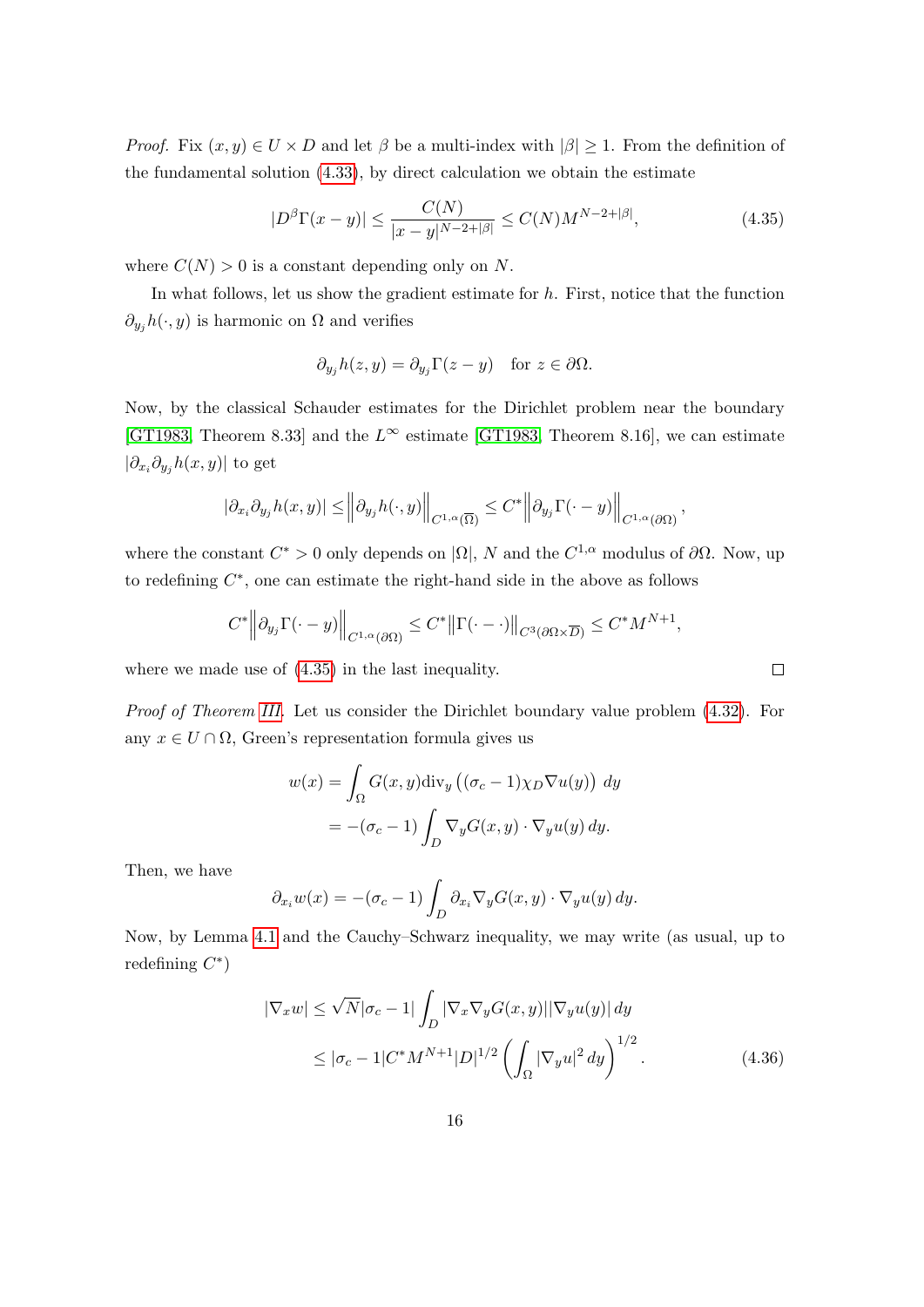Consider the weak form of [\(1.1\)](#page-0-0). For any  $\varphi \in H_0^1(\Omega)$ ,

$$
\int_{\Omega} \sigma \nabla_y u \cdot \nabla_y \varphi \, dy = \int_{\Omega} \varphi \, dy.
$$

Taking  $\varphi = u$ , then

<span id="page-16-0"></span>
$$
\min\{\sigma_c, 1\} \int_{\Omega} |\nabla_y u|^2 dy \le \int_{\Omega} \sigma |\nabla_y u|^2 dy = \int_{\Omega} u dy \le |\Omega|^{1/2} \|u\|_{L^2(\Omega)}.
$$
 (4.37)

Let now  $\lambda_1(\Omega)$  denote the first eigenvalue of the Laplace operator with Dirichlet zero boundary condition, that is

$$
\lambda_1(\Omega) = \inf_{f \in H_0^1(\Omega), \ f \neq 0} \frac{\|\nabla f\|_{L^2(\Omega)}}{\|f\|_{L^2(\Omega)}}.
$$

Since  $u \in H_0^1(\Omega)$  and  $u \neq 0$ , we have  $\lambda_1(\Omega) \leq ||\nabla_y u||$  $\sum_{L^2(\Omega)}^2 \sqrt{\|u\|_{L^2(\Omega)}^2}$ . Thus, we obtain

<span id="page-16-1"></span>
$$
||u||_{L^{2}(\Omega)} \le \frac{||\nabla_{y}u||_{L^{2}(\Omega)}}{\lambda_{1}^{1/2}(\Omega)}.
$$
\n(4.38)

Combining [\(4.37\)](#page-16-0) with [\(4.38\)](#page-16-1),

<span id="page-16-2"></span>
$$
\|\nabla_y u\|_{L^2(\Omega)} \le \frac{|\Omega|^{1/2}}{\lambda_1^{1/2}(\Omega) \min\{\sigma_c, 1\}}.
$$
\n(4.39)

By [\(4.36\)](#page-15-1) and [\(4.39\)](#page-16-2), we have

$$
|\nabla_x w| \le |\sigma_c - 1| C^* M^{N+1} |D|^{1/2} \frac{|\Omega|^{1/2}}{\lambda_1^{1/2}(\Omega) \min{\{\sigma_c, 1\}}}.
$$

By the Faber–Krahn inequality, there exists a ball  $B^*$  such that

$$
\lambda_1(B^*) \le \lambda_1(\Omega), \quad |B^*| = |\Omega|.
$$

Therefore, we obtain

<span id="page-16-3"></span>
$$
|\nabla_x w| \le |\sigma_c - 1| C^* M^{N+1} |D|^{1/2} \frac{|\Omega|^{1/2}}{\lambda_1^{1/2} (B^*) \min\{\sigma_c, 1\}}.
$$
\n(4.40)

By the classical Schauder estimates for the Dirichlet problem near the boundary (see, for instance [\[GT1983,](#page-21-1) Theorem 8.33] and the subsequent remarks),  $\nabla_x w$  is continuous up to the boundary  $\partial\Omega$ . If we let x tend to  $\partial\Omega$ , then we realize that [\(4.40\)](#page-16-3) also holds true for  $x \in \partial\Omega$ . Let us recall that the solution u of [\(1.1\)](#page-0-0) satisfies the overdetermined condition  $\partial_n u = c$  on  $\partial \Omega$ . Therefore, for any  $x \in \partial \Omega$ , we obtain

$$
|\partial_n v - c| \le |\nabla_x w| \le |\sigma_c - 1||D|^{1/2} \frac{C^* M^{N+1} |\Omega|^{1/2}}{\lambda_1^{1/2} (B^*) \min{\{\sigma_c, 1\}}}.
$$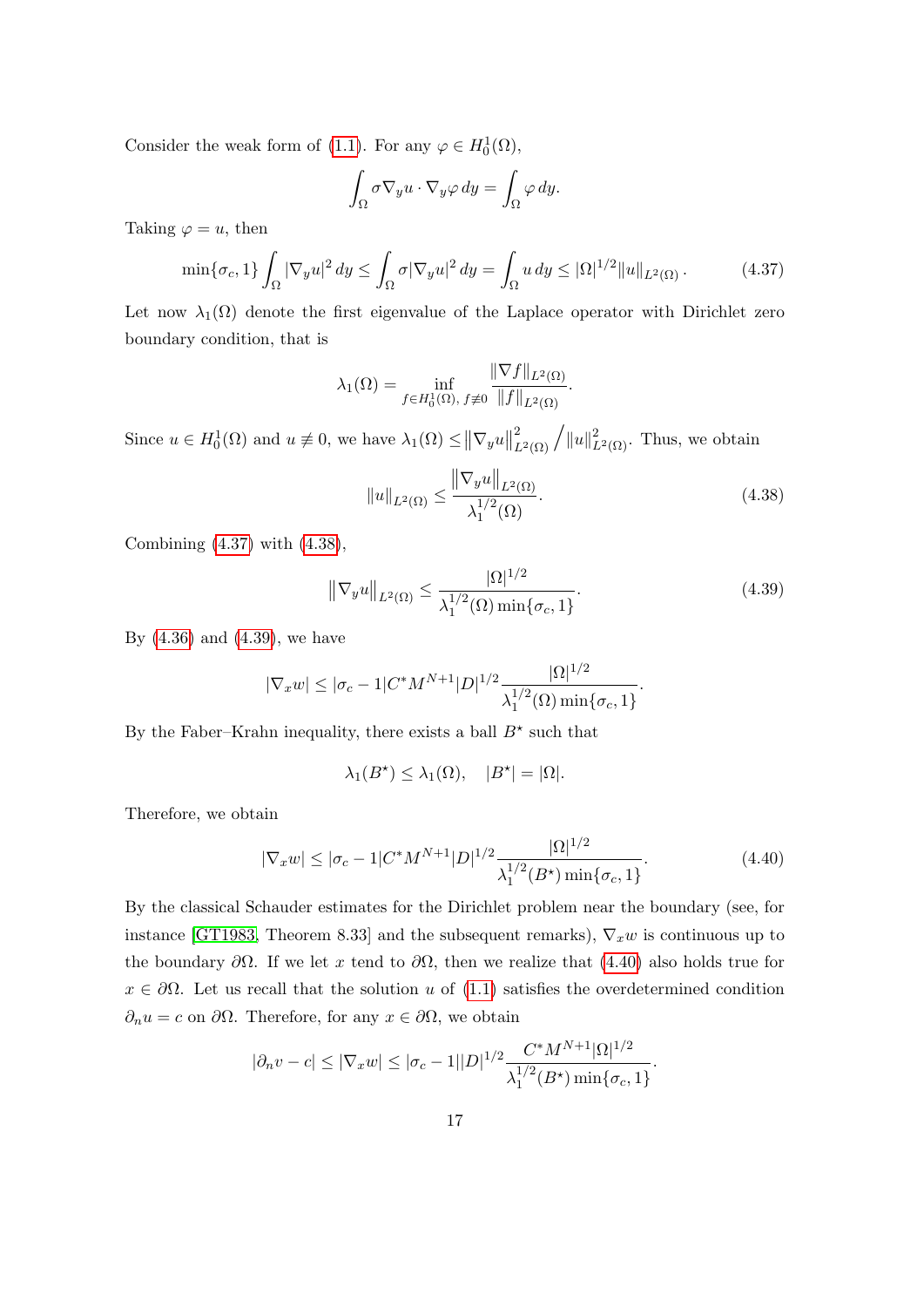By applying Corollary [2.1,](#page-10-4) we get the following estimate:

$$
\rho_e - \rho_i \leq C_3 |D|^{\frac{\tau_N}{2}},
$$

where  $\tau_N$  is defined as in Theorem [I.](#page-3-0) The constant  $C_3$  depends on N,  $d_{\Omega}, \sigma_c, M$ , the  $C^{1,\alpha}$ modulus of  $\partial\Omega$ , and  $\theta$  (only in the case  $N=3$ ).  $\Box$ 

Remark 4.2. It is clear that the proof of Theorem [III](#page-4-1) can also be used to obtain a stability estimate in the spirit of Theorem [II.](#page-4-0) However, notice that such a proof would lead to a (weaker) version of Theorem [II](#page-4-0) in which the constant  $C_2$  also depends on the distance between D and  $\partial\Omega$ , and  $|D|$ .

**Remark 4.3.** Whenever an apriori bound for  $\|\nabla u\|_{L^{\infty}(D)}$  is available, the stability expo-nent of Theorem [III](#page-4-1) can be improved (that is  $\tau_N/2$  can be replaced by  $\tau_N$ ), at the cost of allowing the constant  $C_3$  to depend also on the above mentioned bound for  $\|\nabla u\|_{L^{\infty}(D)}$ . This can be obtained by replacing in the proof of Theorem [III,](#page-4-1) [\(4.36\)](#page-15-1) with

$$
|\nabla_x w| \le |\sigma_c - 1| C^* M^{N+1} |D| ||\nabla_y u||_{L^{\infty}(D)}.
$$

## <span id="page-17-0"></span>5 Non-existence for the inner problem when  $\sigma_c \simeq 1$  or  $|D|$  is small

In this section we show how one can employ the results of Theorems [II](#page-4-0) and [III](#page-4-1) to prove non-existence for the inner problem corresponding to [\(1.2\)](#page-0-1) when  $\sigma_c \simeq 1$  or |D| is small.

Proof of Corollary [I.](#page-5-0) Let  $\Omega$  be a bounded domain of  $\mathbb{R}^N$  different from a ball and set  $c := -|\Omega|/|\partial\Omega|$ . Since, by hypothesis,  $\Omega$  is not a ball, we have

$$
\rho_e - \rho_i > 0.
$$

Now, let  $C_4$  and  $\tau_N$  be the same constants as in the statement of Corollary [I](#page-5-0) and suppose by contradiction that there is an open set  $D \subset \overline{D} \subset \Omega$  such that the overdetermined problem [\(1.2\)](#page-0-1) admits a solution u for some  $\sigma_c$  satisfying

$$
|\sigma_c - 1| < C_4 \left( \rho_e - \rho_i \right)^{\frac{1}{\tau_N}},\tag{5.41}
$$

(notice that there exist infinitely many such values of  $\sigma_c$  because  $\rho_e - \rho_i > 0$  by construction). Finally, Theorem [II](#page-4-0) yields

$$
\rho_e-\rho_i\leq C_2|\sigma_c-1|^{\tau_N}
$$

which is a contradiction.

 $\Box$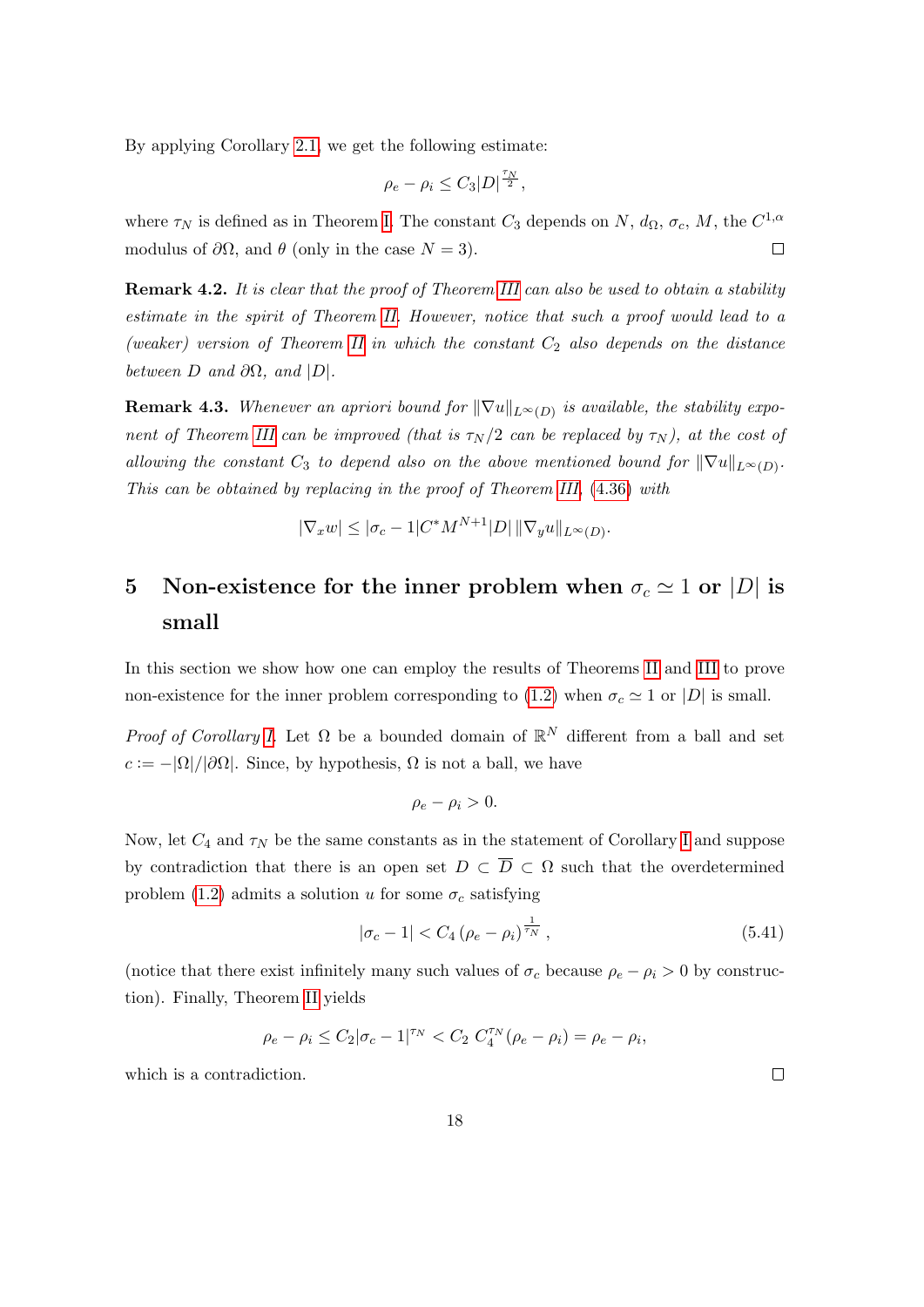Remark 5.1. By applying the result of Remark [3.3,](#page-13-2) we can extend Corollary [I](#page-5-0) to the case where the overdetermined condition in [\(1.2\)](#page-0-1) is replaced by [\(3.28\)](#page-13-3) for some  $\eta \in L^{\infty}(\partial \Omega)$ with vanishing mean over  $\partial\Omega$ . In this case, given a bounded domain  $\Omega$  of class  $C^{1,\alpha}$  that is not a ball, the overdetermined problem given by [\(1.1\)](#page-0-0) and [\(3.28\)](#page-13-3) does not admit a solution of the form  $(D, \Omega)$  if

$$
|\sigma_c-1|<\frac{1}{C_7}\left\{\left(\frac{\rho_e-\rho_i}{C_6}\right)^{\frac{1}{\tau_N}}-\|\eta\|_{L^\infty(\partial\Omega)}\right\},
$$

where  $C_6$  and  $\tau_N$  are as in Corollary [2.1,](#page-10-4) while  $C_7$  is the constant in [\(3.27\)](#page-13-1). Notice that the set of values  $\sigma_c$  satisfying the inequality above is not empty if the norm  $\|\eta\|_{L^\infty(\partial\Omega)}$  is small enough.

Proof of Corollary [II.](#page-5-1) It follows from Theorem [III](#page-4-1) by arguing by contradiction. The proof will be omitted because it is completely analogous to that of Corollary [I.](#page-5-0)  $\Box$ 



Figure 5: Two examples of wild solutions. Left: due to the formation of microstructures. Right: due to boundary layer effect.

**Remark 5.2.** We remark that the constant  $C_5$  of Corollary [II](#page-5-1) depends on the distance between D and  $\partial\Omega$ . Indeed, given  $\Omega$ ,  $\sigma_c > 0$  and  $M > 1$ , Corollary [II](#page-5-1) tells us that there does not exist a solution of [\(1.2\)](#page-0-1) of the form  $(D, \Omega)$ , where D is an open set belonging to the class

<span id="page-18-0"></span>
$$
\mathcal{D}_M := \left\{ D \subset \Omega \; : \; \text{dist}(D, \partial \Omega) \ge \frac{1}{M} \right\}
$$

and the volume  $|D|$  is small enough (namely, smaller than  $C_5(\rho_e - \rho_i)^{\frac{2}{\tau_N}}$ ).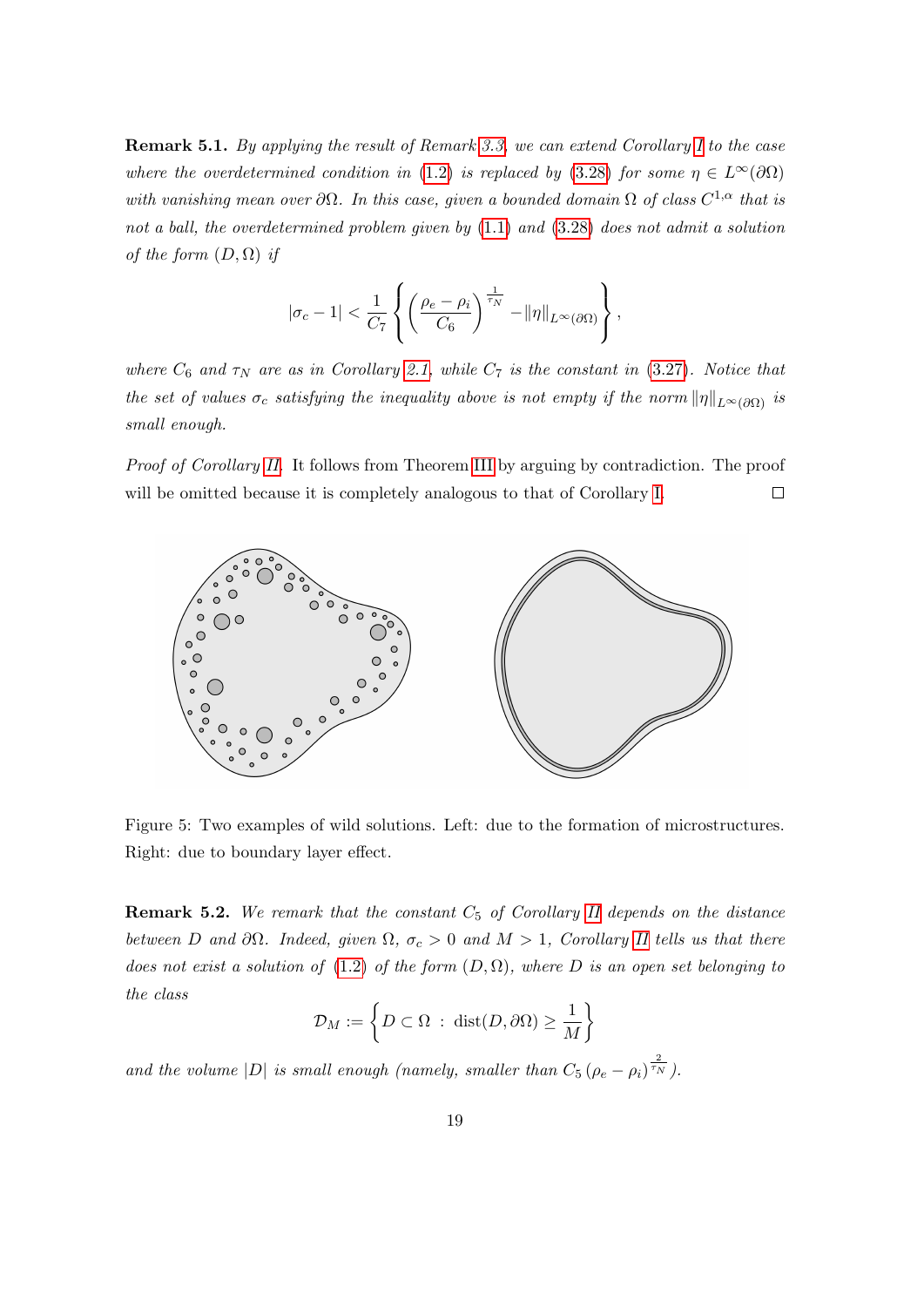Indeed, Corollary [II](#page-5-1) does not preclude the existence of a family of "wild solutions"  $\{(D_k, \Omega)\}_{k\geq 1}$  of  $(1.2)$  with  $D_k \in \mathcal{D}_{M_k}$  such that

$$
\lim_{k \to \infty} M_k = \infty.
$$

Geometrically speaking, this suggests the possibility of "wild solutions"  $(D_k, \Omega)$  where the inclusion  $D_k$  becomes closer and closer to the boundary  $\partial\Omega$  as  $k \to \infty$ . We conjecture that this could happen in many ways. For example, when D takes the form of a thin layer increasingly close to  $\partial\Omega$  or when one allows the formation of increasingly many connected components that give rise to a microstructure. Indeed, both such configurations seem likely to affect the global behavior of the solution of [\(1.1\)](#page-0-0) near the boundary (see Figure [5\)](#page-18-0). Such behaviors are linked to the so-called homogenization phenomena (see [\[BCF1980,](#page-20-12) [Fr1980,](#page-21-14) [MT1997i,](#page-22-1) [MT1997ii,](#page-22-2) [Ya2019,](#page-22-9) [ACMOY2019\]](#page-19-3) and the references therein).

#### Acknowledgements

The first author is partially supported by JSPS Grant-in-Aid for Research Activity Startup Grant Number JP20K22298. The second author is supported by the Australian Laureate Fellowship FL190100081 "Minimal surfaces, free boundaries and partial differential equations" and is member of AustMS and INdAM/GNAMPA. The third author is partially supported by JSPS Grant-in-Aid for Early-Career Scientists Grant Number JP21K13822.

#### References

<span id="page-19-3"></span><span id="page-19-2"></span><span id="page-19-1"></span><span id="page-19-0"></span>

| [ABR1999] | A. AFTALION, J. BUSCA, W. REICHEL, Approximate radial symmetry for overde-<br><i>termined boundary value problems, Adv. Diff. Eq., 4 (1999), 907–932.</i>                                                                                                                                                                    |
|-----------|------------------------------------------------------------------------------------------------------------------------------------------------------------------------------------------------------------------------------------------------------------------------------------------------------------------------------|
|           | [ACMOY2019] G. ALLAIRE, L. CAVALLINA, N. MIYAKE, T. OKA, T. YACHIMURA, The Homog-<br>enization Method for Topology Optimization of Structures: Old and New, Interdis-<br>ciplinary Information Sciences, $25(2)$ , $(2019)$ : 75-146.                                                                                        |
|           | [ABMMZ2011] R. Alvarado, D. Brigham, V. Maz'ya, M. Mitrea, E. Ziadé, On the regularity of<br>domains satisfying a uniform hour-glass condition and a sharp version of the Hopf-<br><i>Oleinik boundary point principle</i> , Problems in mathematical analysis. No. 57. J.<br>Math. Sci. (N.Y.), 176 (2011), no. 3, 281—360. |
| [AP1983]  | A. AMBROSETTI, G. PRODI, A Primer of Nonlinear Analysis, Cambridge Univ.<br>Press $(1983)$ .                                                                                                                                                                                                                                 |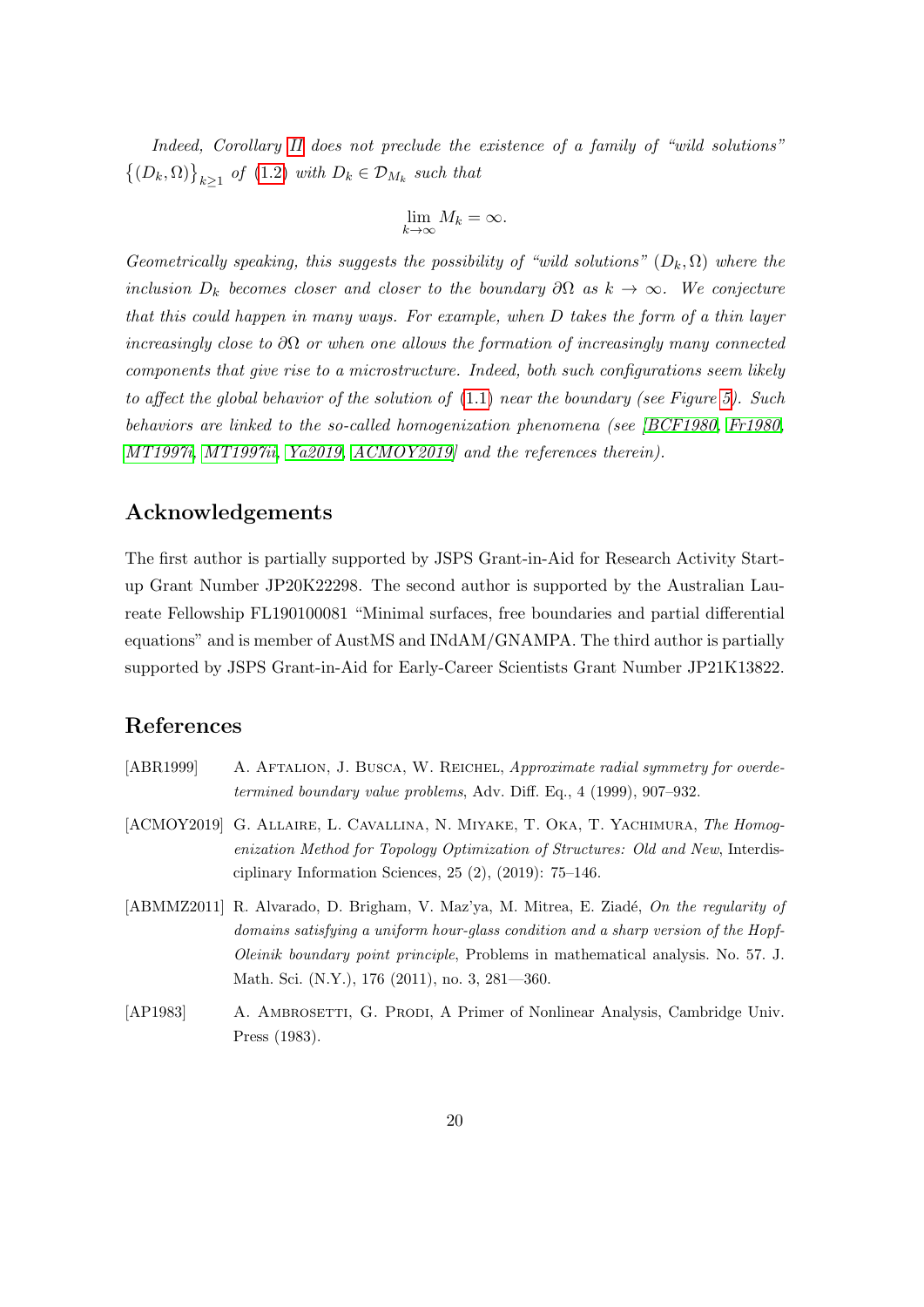<span id="page-20-12"></span><span id="page-20-11"></span><span id="page-20-10"></span><span id="page-20-9"></span><span id="page-20-8"></span><span id="page-20-7"></span><span id="page-20-6"></span><span id="page-20-5"></span><span id="page-20-4"></span><span id="page-20-3"></span><span id="page-20-2"></span><span id="page-20-1"></span><span id="page-20-0"></span>

| [Ba2009]     | S. BARB, Topics in geometric analysis with applications to partial differential equa-<br>tions, Thesis (Ph.D.) University of Missouri - Columbia. ProQuest LLC, Ann Ar-<br>bor, MI, 2009.                                |
|--------------|--------------------------------------------------------------------------------------------------------------------------------------------------------------------------------------------------------------------------|
| [BNST2008]   | B. BRANDOLINI, C. NITSCH, P. SALANI, C. TROMBETTI, On the stability of the<br>Serrin problem. J. Diff. Equations 245, 6 (2008), 1566-1583.                                                                               |
| [BCF1980]    | H. BREZIS, L. CAFFARELLI, A. FRIEDMAN, Reinforcement problems for elliptic<br>equations and variational inequalities, Ann. Mat. Pura Appl., 123 (1980), 219–246.                                                         |
| [ $Ca2020$ ] | L. CAVALLINA, Local analysis of a two phase free boundary problem concern-<br>ing mean curvature, to appear in Indiana University Mathematics Journal.<br>arXiv:2005.01012.                                              |
| [Ca2021]     | L. CAVALLINA, The simultaneous asymmetric perturbation method for overdeter-<br>mined free boundary problems, https://arxiv.org/abs/2104.01715.                                                                          |
| [CMS2021]    | L. CAVALLINA, R. MAGNANINI, S. SAKAGUCHI, Two-phase heat conductors with<br>a surface of the constant flow property. The Journal of Geometric Analysis volume<br>$31, 312 - 345 (2021).$                                 |
| [CSU2019]    | L. CAVALLINA, S. SAKAGUCHI, S. UDAGAWA, A characterization of a hyperplane<br>in two-phase heat conductors, to appear in Communications in Analysis and Ge-<br>ometry. arXiv:1910.06757v1.                               |
| [CY2020i]    | L. CAVALLINA, T. YACHIMURA, On a two-phase Serrin-type problem and its nu-<br><i>merical computation</i> , ESAIM: Control, Optimisation and Calculus of Variations<br>26 (2020) 65. https://doi.org/10.1051/cocv/2019048 |
| [CY2020ii]   | L. CAVALLINA, T. YACHIMURA, Symmetry breaking solutions for a two-phase<br>overdetermined problem of Serrin-type, to appear in the volume Trends in Mathe-<br>matics, Research Perspectives Birkhäuser. arXiv:2001.10212 |
| [CMV2016]    | G. CIRAOLO, R. MAGNANINI, V. VESPRI, Hölder stability for Serrin's overdeter-<br>mined problem, Ann. Mat. Pura Appl., 195 (2016), 1333-1345.                                                                             |
| [CLM2012]    | C. CONCA, A. LAURAIN, R. MAHADEVAN, Minimization of the ground state for<br>two phase conductors in low contrast regime. SIAM J. Appl. Math., $72(4)$ (2012),<br>$1238 - 1259.$                                          |
| [CMS2009]    | C. CONCA, R. MAHADEVAN, L. SANZ, An extremal eigenvalue problem for a<br><i>two-phase conductor in a ball.</i> Appl. Math. Optim., $60(2)$ (2009), 173–184.                                                              |
| [DPV2021]    | S. DIPIERRO, G. POGGESI, E. VALDINOCI, A Serrin-type problem with partial<br>knowledge of the domain, Nonlinear Anal., $208$ (2021), 112330, 44 pp., preprint<br>$(2020)$ arXiv:2005.04859v1.                            |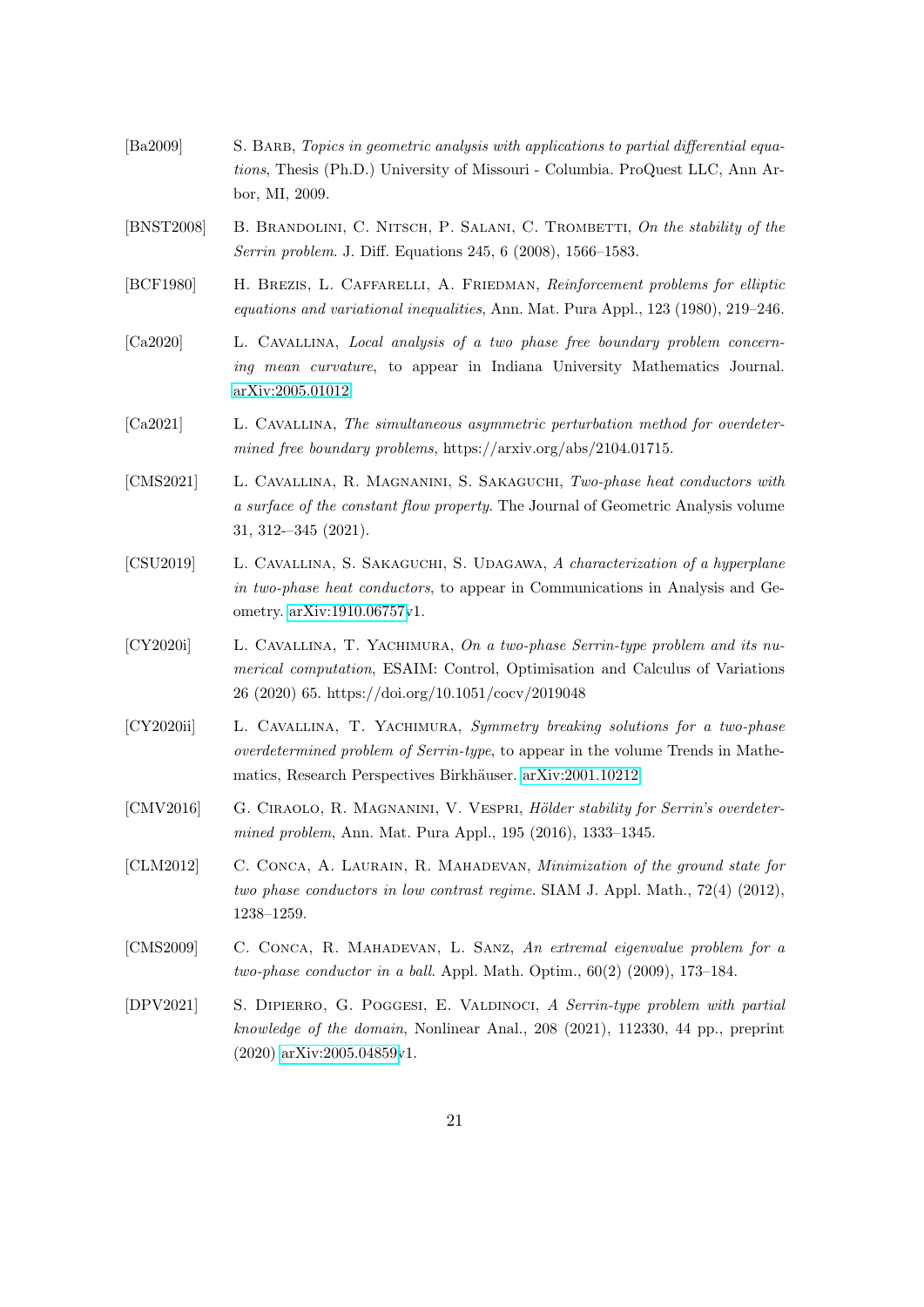<span id="page-21-14"></span><span id="page-21-13"></span><span id="page-21-12"></span><span id="page-21-11"></span><span id="page-21-10"></span><span id="page-21-9"></span><span id="page-21-8"></span><span id="page-21-7"></span><span id="page-21-6"></span><span id="page-21-5"></span><span id="page-21-4"></span><span id="page-21-3"></span><span id="page-21-2"></span><span id="page-21-1"></span><span id="page-21-0"></span>

| [Fe2018]              | W. M. FELDMAN, Stability of Serrin's problem and dynamic stability of a model<br>for contact angle motion, SIAM J. Math. Anal., $50-3$ (2018), $3303-3326$ .                                                                                      |
|-----------------------|---------------------------------------------------------------------------------------------------------------------------------------------------------------------------------------------------------------------------------------------------|
| [Fr1980]              | A. FRIEDMAN, Reinforcement of the principal eigenvalue of an elliptic operator,<br>Arch. Rational Mech. Anal., 73 (1980), no.1, 1-17.                                                                                                             |
| [Fr1983]              | A. FRIEDMAN, Partial Differential Equations. Krieger, Huntington (1983).                                                                                                                                                                          |
| [GT1983]              | D. GILBARG, N.S. TRUDINGER, Elliptic Partial Differential Equation of Second<br>Order, second edition. Springer (1983).                                                                                                                           |
| [GO2021]              | A. GILSBACH, M. ONODERA. Linear stability estimates for Serrin's problem via a<br>modified implicit function theorem. preprint (2021) arXiv:2103.07072.                                                                                           |
| [Gi1933]              | G. GIRAUD, Problèmes de valeurs à la frontière rélatifs à certaines données dis-<br><i>continues</i> , Bull. Soc. Math. Fr. 61, 1–54 (1933).                                                                                                      |
| [HP2018]              | A. HENROT, M. PIERRE, Shape variation and optimization (a geometrical analy-<br>sis). EMS Tracts in Mathematics, Vol.28, European Mathematical Society (EMS),<br>Zürich, $(2018)$ .                                                               |
| [L2014]               | A. LAURAIN, Global minimizer of the ground state for two phase conductors in<br>low contrast regime. ESAIM Control Optim. Calc. Var., $20(2)$ (2014): 362–388.                                                                                    |
| [LV2000]              | Y.Y. LI, M. VOGELIUS, Gradient estimates for solutions to divergence form el-<br>liptic equations with discontinuous coefficients, Arch. Ration. Mech. Anal., 153<br>$(2000)$ , no. 2, 91–151.                                                    |
| [KN1977]              | D. KINDERLEHRER, L. NIRENBERG, Regularity in free boundary problems, Annali<br>della Scuola Normale Superiore di Pisa - Classe di Scienze, Série 4, Tome 4 (1977)<br>no. 2, 373-391.                                                              |
| $\left[Ma2017\right]$ | R. MAGNANINI, Alexandrov, Serrin, Weinberger, Reilly: symmetry and stability<br>by integral identities, Bruno Pini Mathematical Seminar (2017), 121–141.                                                                                          |
| [MP2019]              | R. MAGNANINI, G. POGGESI, On the stability for Alexandrov's Soap Bubble theo-<br>rem, J. Anal. Math., 139 (2019), no. 1, 179-205, preprint (2016), arXiv:1610.07036.                                                                              |
| [MP2020i]             | R. MAGNANINI, G. POGGESI, Serrin's problem and Alexandrov's Soap Bubble<br><i>Theorem: enhanced stability via integral identities, Indiana Univ. Math. J., 69</i><br>$(2020)$ , no. 4, 1181-1205, preprint $(2017)$ arXiv:1708.07392.             |
| [MP2020ii]            | R. MAGNANINI, G. POGGESI, Nearly optimal stability for Serrin's problem and<br>the soap bubble theorem, Calc. Var. Partial Differential Equations 59 (2020), no. 1,<br>Paper No. 35, 23 pp.                                                       |
| [MP2020iii]           | R. MAGNANINI, G. POGGESI, An interpolating inequality for solutions of uni-<br><i>formly elliptic equations</i> , to appear in Springer INdAM Series, V. Ferone, T.<br>Kawakami, P. Salani, F. Takahashi Eds., preprint(2020) arXiv:2002.04332v2. |